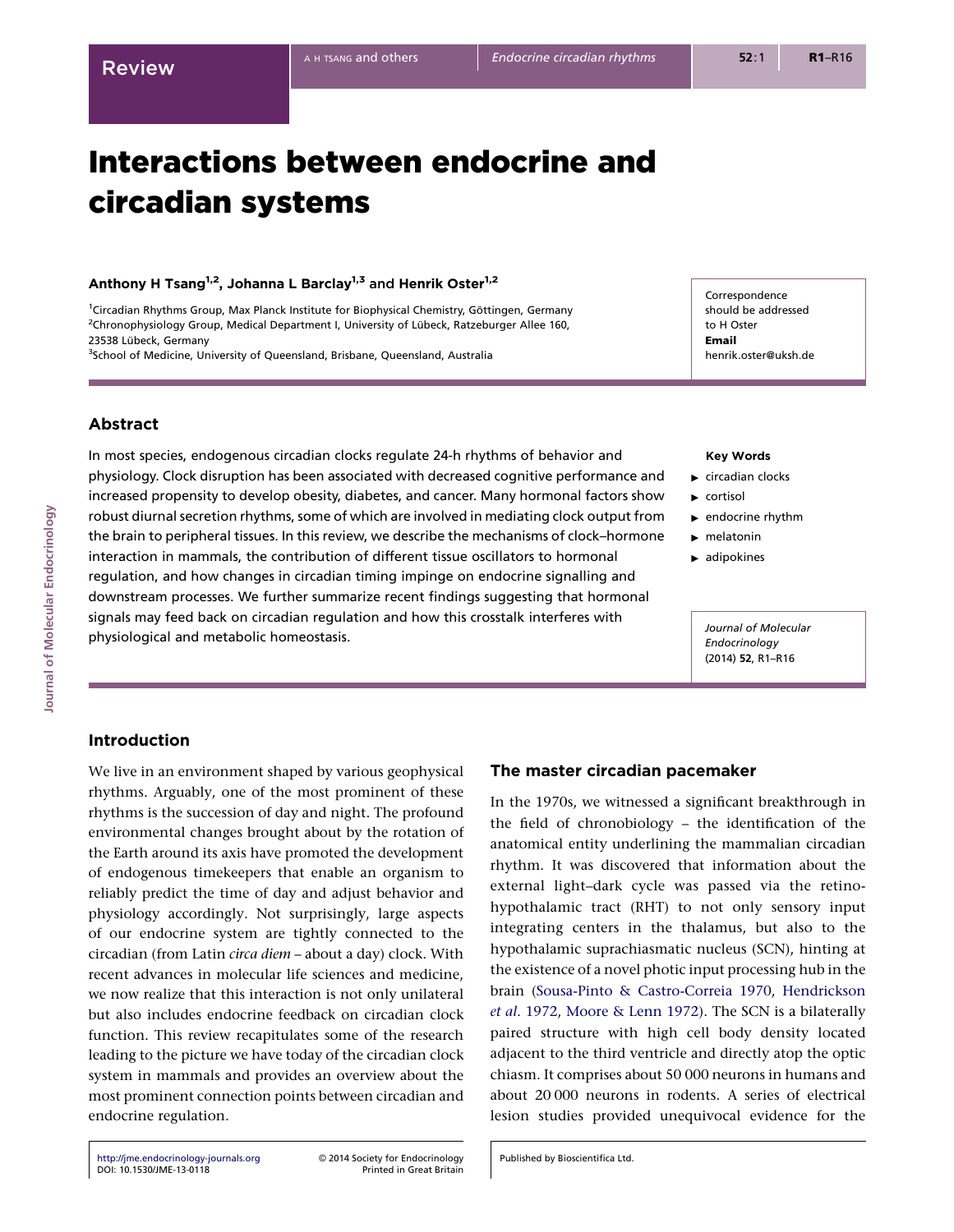critical role of SCN in the generation of mammalian circadian rhythms. Animals with ablated SCN become behaviorally and physiologically arrhythmic [\(Moore &](#page-12-0) [Eichler 1972](#page-12-0), [Stephan & Zucker 1972\)](#page-14-0). Critically, transplanting isolated SCN tissue into SCN-lesioned animals restores circadian rhythmicity (Ralph et al[. 1990](#page-13-0)), and the restored behavioral rhythm of recipients is determined by the donor's intrinsic period, indicating that the SCN is indeed the master pacemaker generating circadian timing information in animals (Ralph et al[. 1990](#page-13-0)). Brain slice explants of the SCN, but not of other tested brain areas including the cerebral cortex and arcuate nucleus, display robust circadian oscillations in firing rate in vitro, suggesting that the rhythmicity of the SCN is autonomous and self-sustaining [\(Green & Gillette 1982](#page-11-0), [Groos &](#page-11-0) [Hendriks 1982,](#page-11-0) [Shibata](#page-14-0) et al. 1982).

# The molecular clockwork

The Period (or Per) gene was the first discovered clock gene ([Konopka & Benzer 1971\)](#page-12-0), which is conserved from fruit flies to humans. Mutations of Per in flies alters the circadian patterns of pupae eclosion and locomotor activity ([Konopka & Benzer 1971\)](#page-12-0). Since then, many more clock genes have been identified in different organisms ([Zhang & Kay 2010\)](#page-15-0). In the past decades, our knowledge of the molecular clockwork has been significantly expanded. The current model suggests that the central mechanism of the mammalian molecular clock is composed of a set of clock genes intertwined with a delayed interlocking transcriptional–translational feedback loop (TTL), coupled to several auxiliary mechanisms reinforcing robustness and stability [\(Zhang & Kay 2010\)](#page-15-0). The positive limb of this TTL comprises two basic helix– loop–helix transcription factors, circadian locomotor output cycles kaput (CLOCK), and brain and muscle aryl hydrocarbon receptor nuclear translocator such as BMAL1 or ARNTL. Both form heterodimers via their PER-ARNT-SIM (PAS) domains and activate E-box-element-containing genes by recruiting transcriptional co-activators, chromatinmodifying proteins, and RNA polymerase II. In certain tissues such as the forebrain or the vasculature, CLOCK is functionally replaced by its homolog neuronal PAS domain protein 2 (NPAS2; [McNamara](#page-12-0) et al. 2001, [Reick](#page-13-0) et al[. 2001\)](#page-13-0). Period (Per1–3) and Cryptochome (Cry1/2) constitute the negative limb of the TTL. CLOCK–BMAL1 complexes activate the transcription of Per and Cry genes during the subjective day. PERs and CRYs translocate into the nucleus and form inhibitory complexes. With progress of the circadian cycle, PER/CRY complexes accumulate

[http://jme.endocrinology-journals.org](http://jme.endocrinology-journals.org/) © 2014 Society for Endocrinology<br>DOI: 10.1530/JME-13-0118 Printed in Great Britain [DOI: 10.1530/JME-13-0118](http://dx.doi.org/10.1530/JME-13-0118)

and so does their inhibitory effect on CLOCK–BMAL1 activity, shutting down Per and Cry transcription during the night (Lee et al[. 2001](#page-12-0)). The progressive degradation of PER/CRY complexes throughout the night toward the morning releases the inhibition on CLOCK–BMAL1 transcriptional activity and thereby, completes the negative feedback loop of the circadian clock (Fig. 1).

Additional auxiliary TTLs enhance the stability of the core clock TTL and translate time-of-day information into physiological signals via transcriptional control of clock target genes [\(Zhang & Kay 2010](#page-15-0)). Such loops include the nuclear receptors REV–ERBa and REV–ERBb (NR1D1 and NR1D2) and RORa (NR1F1) which regulate Bmal1 expression via a retinoid orphan receptor responsive elements [\(Preitner](#page-13-0) et al. 2002, Ueda et al[. 2002,](#page-14-0) [Sato](#page-13-0) et al. [2004](#page-13-0), [Akashi & Takumi 2005](#page-10-0), Liu et al[. 2008\)](#page-12-0), as well as the PAR basic leucine zipper proteins D-box albumin-binding protein and E4 promoter-binding protein (E4BP; NFIL3) ([Cowell 2002,](#page-11-0) [Ripperger & Schibler 2006](#page-13-0)) which feed-back on the expression of Per genes via D-box promoter elements [\(Ripperger](#page-13-0) et al. 2000).

# Extra-SCN oscillators

The functional molecular clockwork exists not only in SCN neurons, but (almost) every single cell in the brain and periphery is capable of oscillating in a circadian manner. Molecular clock rhythms have been shown even in cultured cells, such as immortalized fibroblast cells which display robust oscillations of clock gene expression



# Figure 1

The molecular mammalian circadian clockwork. The transcription factors Clock/Npas2 and Bmal1 activate E-box-controlled genes including PER1–3 and CRY1/2 during the day. PER and CRY proteins inhibit CLOCK/BMAL1 activity during the night. Auxiliary loops stabilize this 24-h rhythm of transcriptional activation by modulating gene expression of Bmal1 and Per. For details see text.

Published by Bioscientifica Ltd.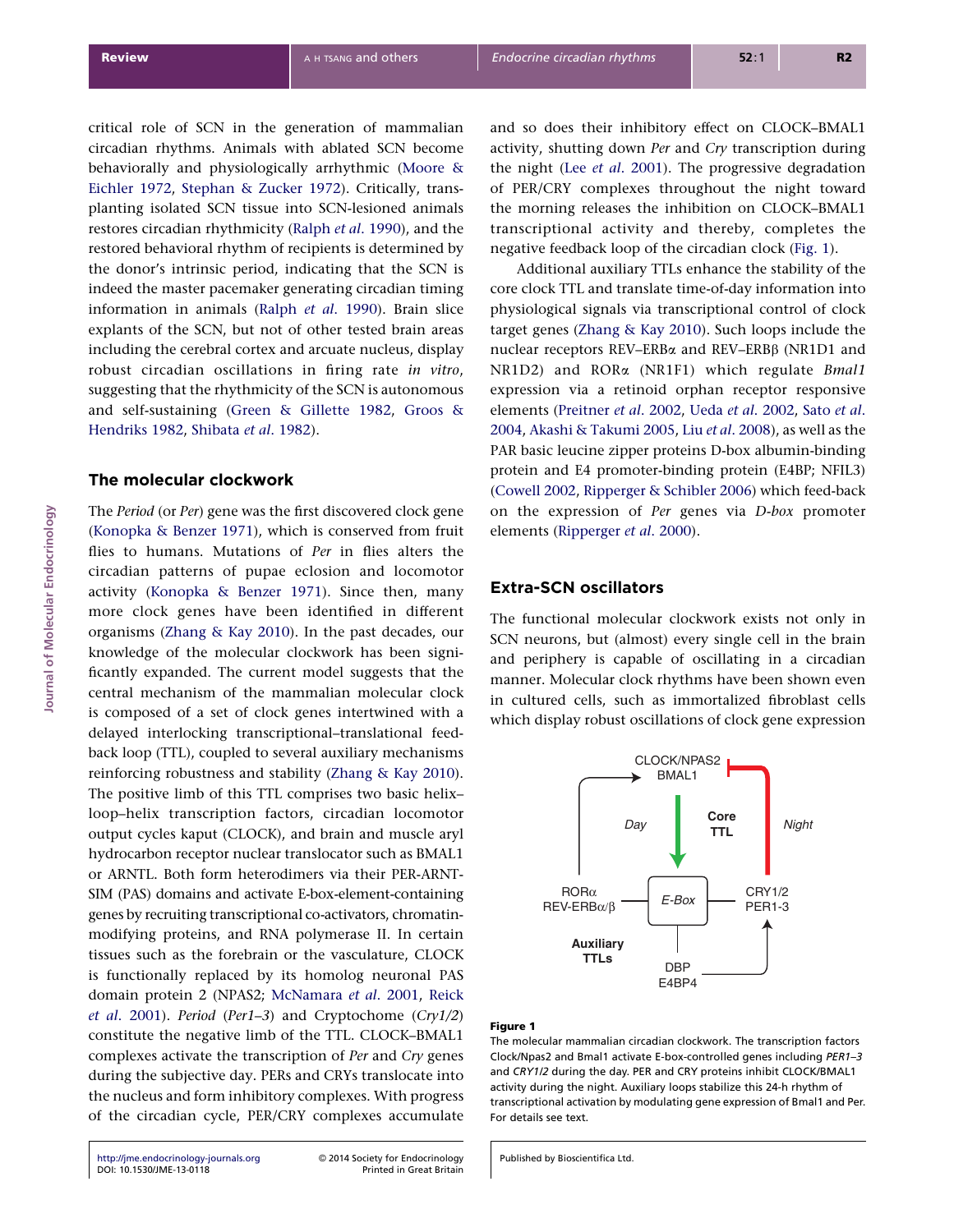after a brief stimulation with high concentrations of serum ([Balsalobre](#page-10-0) et al. 1998). Using single cell imaging techniques, Nagoshi et al[. \(2004\)](#page-12-0) showed that each fibroblast cell possesses a sustained circadian clock, although at the population level the rhythm dampens quickly as a consequence of a gradual desynchronization between individual cells with different endogenous periods. Application of synchronizing agents such as serum, forskolin, glucocorticoids (GCs), or phorbol esters re-synchronizes individual cells, yielding a transiently phase-coherent population [\(Nagoshi](#page-12-0) et al. 2004). These data suggest that the cellular clocks in extra-SCN tissues are actually self-sustained and autonomous in nature, but fail to maintain coherence at the population level, in contrast to the SCN (see below). Similarly, tissue explants from a wide array of peripheral organs including heart, lung, kidney, liver, spleen, pancreas, stomach, cornea, thyroid gland, and adrenal gland show clock gene expression rhythms, but the overall rhythm dampens quickly due to the gradual loss of coherence between individual cells [\(Yamazaki](#page-15-0) et al. 2000, Yoo et al[. 2004\)](#page-15-0). Similar results have been obtained from tissue explants from various brain regions (Abe et al[. 2002,](#page-10-0) [Guilding &](#page-11-0) [Piggins 2007\)](#page-11-0).

# SCN communication

In order to achieve a biologically relevant circadian rhythm, it is of utmost importance that individual cells of a specific tissue are synchronized to the external environment. The circadian oscillation of an SCN neuron is coupled to its neighbouring cells in an action-potentialdependent manner (Welsh et al[. 1995\)](#page-14-0). This intercellular coupling property bestows the superior robustness and resilience of the SCN circadian rhythm. For example, the SCN explant cultures exhibit robust and persistent circadian oscillations in electrophysiological activity and clock gene expression for an extended period of time, while rhythms in slices from most other brain regions and peripheral tissues dampen after a couple of days [\(Guilding](#page-11-0) [& Piggins 2007](#page-11-0), [Guilding](#page-11-0) et al. 2009). SCN explant rhythms are also more resistant to clock gene mutations (Liu et al[. 2007\)](#page-12-0) and temperature fluctuations [\(Abraham](#page-10-0) et al[. 2010,](#page-10-0) Buhr et al[. 2010\)](#page-10-0). One major function of the SCN is to synchronize internal biological processes to external time cues. The SCN receives photic information from both classical photoreceptors – cone and rod cells – as well as melanopsin-containing retinal ganglion cells via the RHT ([Hankins](#page-11-0) et al. 2008). In turn, the SCN innovates other regions of the brain, in particular the hypothalamus.

the major loci relaying circadian information from the SCN to the rest of the body ([Saeb-Parsy](#page-13-0) et al. 2000). The PVN is an important integrating center for energy homeostasis, projecting parvocellular neurons to the median eminence to control the release of hormones such as adrenocorticotrophin (ACTH) and thyroid-stimulating hormone in the anterior pituitary. The PVN also innervates the sympathetic limb of the autonomous nervous system, thereby allowing the SCN to regulate the sympathetic tone of the body over the course of the day (Buijs et al[. 2003\)](#page-10-0). Further projections of the SCN to the dorsomedial hypothalamic nucleus (Luiten et al[. 1987\)](#page-12-0), the nucleus accumbens ([Phillipson & Griffiths 1985](#page-13-0)) and the paraventricular thalamic nucleus ([Watts & Swanson](#page-14-0) [1987](#page-14-0), Watts et al[. 1987\)](#page-14-0) have been described. These connections enable the SCN to exert influence on a plethora of physiological processes such as the reward system, feeding-fasting cycles, cognitive function, locomotor activity, and body temperature ([Dibner](#page-11-0) et al. 2010). In addition to direct neural connections, the SCN secretes diffusible factors, which can function as timing cues. Membrane-encapsulated foetal SCN tissue grafts, which allow only low-molecular-weight particles to diffuse, can restore the rhythmicity of locomotor activity in SCNlesioned hamsters in the absence of axonal outgrowth (Silver et al[. 1996](#page-14-0)). Transforming growth factor-a [\(Kramer](#page-12-0) et al[. 2001](#page-12-0), Li et al[. 2002](#page-12-0)), prokineticin 2 (PK2; [Cheng](#page-10-0) et al. [2002](#page-10-0)), and cardiotropin-like cytokine ([Kraves & Weitz](#page-12-0) [2006](#page-12-0)) have been implicated as SCN-secreted peptides capable of regulating behavioral rhythmicity. Given the physical proximity of the SCN to the third ventricle, these diffusible factors may help propagate the time-of-day information to more remote brain regions via the cerebrospinal ventricular system.

The paraventricular hypothalamic nucleus (PVN) is one of

# Endocrine rhythms: clock vs behavioral regulation

It has been long been appreciated that the circulating levels of a number of hormones vary over the 24-h cycle ([Andrews](#page-10-0) [& Folk 1964\)](#page-10-0). Such a diurnal rhythm of a hormone or metabolite can either be a manifestation of circadian clock control or a direct or indirect response to an environmental rhythm such as the light–dark cycle. Two methodologies have been developed to track down the relative contribution of the endogenous circadian clock to diurnal hormonal rhythms in humans, namely constant routine (CR) and forced desynchrony (FD) protocols. The CR protocol aims to minimize the effects of external time cues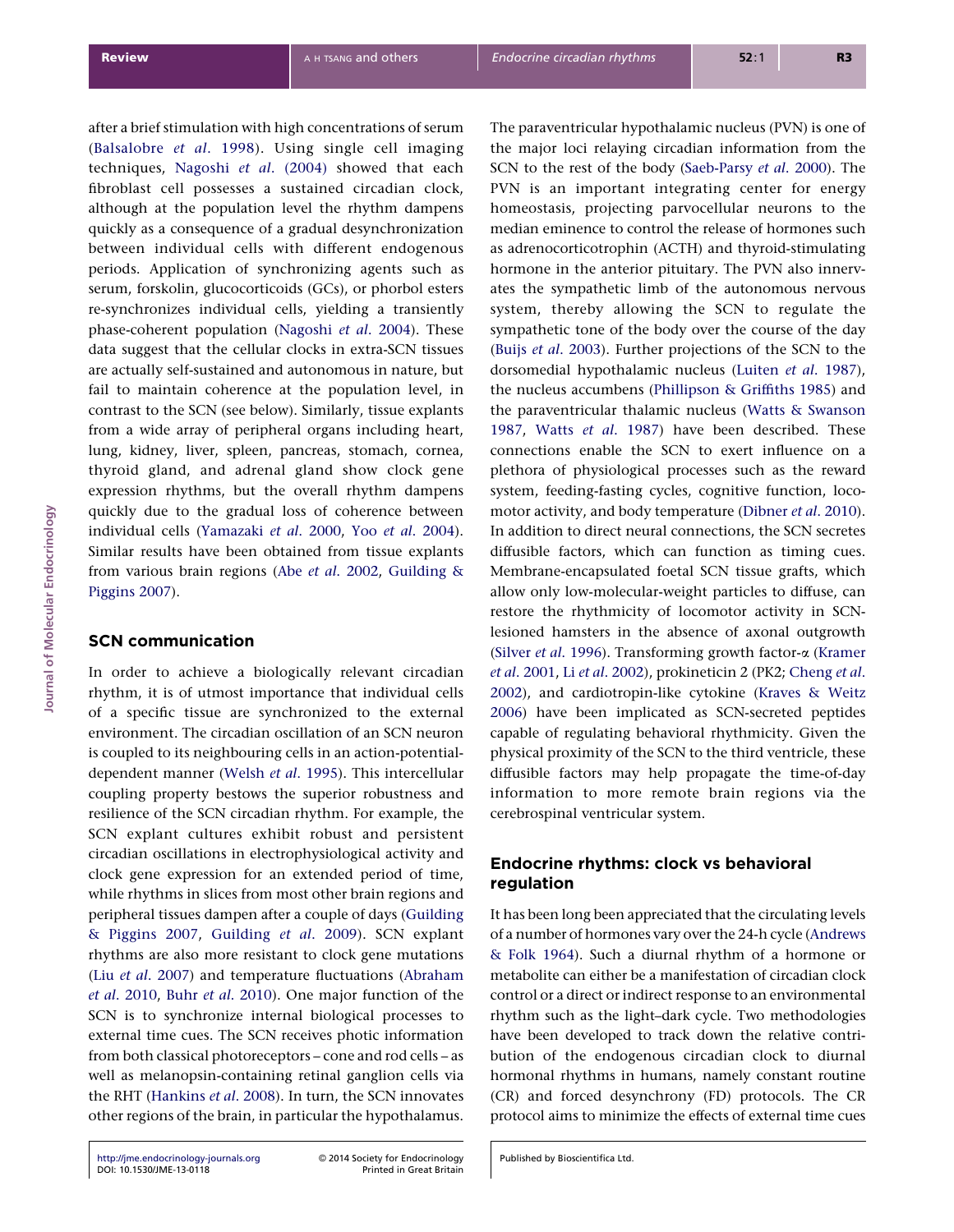and behavioral variables by equally distributing such variables across the circadian cycle. Depending on individual experimental goals, it routinely demands constant wakefulness, limited physical activity, equally distributed isocaloric snacks or constant glucose infusion and constant dim light condition (Mills et al[. 1978\)](#page-12-0). The FD protocol employs a strategy which schedules a behavioral cycle beyond the entrainable range of the circadian clock (i.e. significantly longer or shorter than 24 h) in a constant dim light environment, resulting in the free running of the endogenous circadian clock. This leads to an even distribution of certain behavioral variables in question across different phase of the circadian cycle [\(Kleitman 1970\)](#page-12-0).

The clarification of the relative contribution of endogenous and exogenous input to the diurnal rhythm of a physiological system is of particular relevance for understanding the influence of our modern 24/7 lifestyle on the well-being of individuals. Owing to social constraints many rhythmic behaviors such as sleep/wake and food intake/fasting cycles often no longer align with their endogenous pattern controlled by the circadian clock [\(Scheer](#page-13-0) et al. 2009, [Beccuti & Pannain 2011\)](#page-10-0). Shift workers are an obvious example. Several epidemiological studies indicate that shift workers are predisposed for metabolic disorders and even cancer [\(Ohayon](#page-13-0) et al. 2002, [Akerstedt 2003](#page-10-0)). Thus, better knowledge for the mechanistic link between circadian misalignment and hormonal deregulation may help with the development of novel medical regimes to prevent or intervene in the metabolic consequences of shift work.

GCs and melatonin represent two well-studied hormonal systems that are subject to direct and dominant regulation by the circadian clock. The circulating levels of both display robust diurnal patterns [\(Migeon](#page-12-0) et al. 1956, Ralph et al[. 1971\)](#page-13-0). Using the CR and FD experimental protocols, the secretion rhythms of cortisol ([el-Hajj](#page-11-0) [Fuleihan](#page-11-0) et al. 1997, Wehr et al[. 2001,](#page-14-0) [Aeschbach](#page-10-0) et al. [2003](#page-10-0), [Scheer](#page-13-0) et al. 2010) and melatonin (Dijk et al[. 1999](#page-11-0), Wehr et al[. 2001](#page-14-0), Cain et al[. 2010](#page-10-0), [Gooley](#page-11-0) et al. 2011) have been shown to be under direct regulation by the circadian clock. Not surprisingly, both hormones also act as major hormonal output pathways that propagate the time signal from the SCN to various other tissues. In the following paragraphs, we will discuss the interaction between the central clock and these two endocrine systems.

# SCN–adrenal interaction

The adrenal gland is an endocrine organ composed of two anatomically distinct structures – the cortex and medulla.

[http://jme.endocrinology-journals.org](http://jme.endocrinology-journals.org/) © 2014 Society for Endocrinology<br>DOI: 10.1530/JME-13-0118 Printed in Great Britain [DOI: 10.1530/JME-13-0118](http://dx.doi.org/10.1530/JME-13-0118)

Published by Bioscientifica Ltd.

The cortical part produces multiple corticosteroid hormones, while the medulla produces epinephrine and norepinephrine. The adrenal cortex is further organized into three functionally distinct subregions: the outermost zona glomerulosa producing mineralocorticoids, the middle zona fasciculata producing GCs (mainly cortisol in humans, corticosterone in rodents) and the innermost androgen-producing zona reticulata. A diurnal rhythm of the excretion of urinary ketosteroids was reported in the mid 20th century ([Pincus](#page-13-0) et al. 1954). In the 1970s, along with the identification of the SCN as the master circadian pacemaker, the circadian secretion of corticosteroids was established as a robust hormonal output of the SCN clock ([Moore & Eichler 1972](#page-12-0), Liu et al[. 2008\)](#page-12-0). Only during the last decade, however, has the anatomical and molecular basis underlying the circadian production of corticosteroids been unveiled. Cholesterol is the precursor for the biosynthesis of steroid hormones. LDL – bound cholesterol – is imported into adrenocortical cells via LDL receptors. Cholesterol is then transported into mitochondria via steroidogenic acute regulatory protein (STAR). This import constitutes the rate-limiting step of steroidogenesis [\(Miller & Bose 2011\)](#page-12-0). Inside the mitochondria, the side chain of cholesterol is first removed by cytochrome P450scc to become pregnenolone, which is then subjected to a series of enzyme-regulated reactions to become GC [\(Miller & Bose 2011\)](#page-12-0). GC secretion is highly stress responsive. Together with epinephrine, GCs boost energy production and prepare the body for foraging and fight-or-flight situations. GCs exert effects on a wide array of physiological systems. In times of high energy demand, GCs help maintain blood glucose levels by promoting gluconeogenesis in liver and lipolysis in adipose tissues ([Kwon & Hermayer 2013](#page-12-0)). GCs also play an important role in modulating immune ([Silverman & Sternberg 2012](#page-14-0)) and cognitive functions ([Sandi 2011\)](#page-13-0). The majority of the effects of GCs are mediated by its ubiquitously expressed cognate nuclear receptors, glucocorticoid receptors (GRs) ([Silverman & Sternberg 2012\)](#page-14-0). Interestingly, despite the widespread expression pattern of GR within the brain, the SCN is devoid of GR ([Okamura 2007\)](#page-13-0).

The secretion of GC is the end product of hypothalamic–pituitary–adrenal (HPA) axis activation. Pituitaryreleased ACTH activates adrenocortical steroidogenesis through the melanocortin 2 receptor (MC2R), via a cAMP–PKA-dependent pathway which transcriptionally stimulates steroidogenic genes such as STAR and CYP11A1 ([Miller & Bose 2011\)](#page-12-0).

Blood levels of GCs display a robust circadian rhythm, overlaid by less regular ultradian pulses with a period of

Journal of Molecular Endocrinology

lournal of Molecular Endocrinology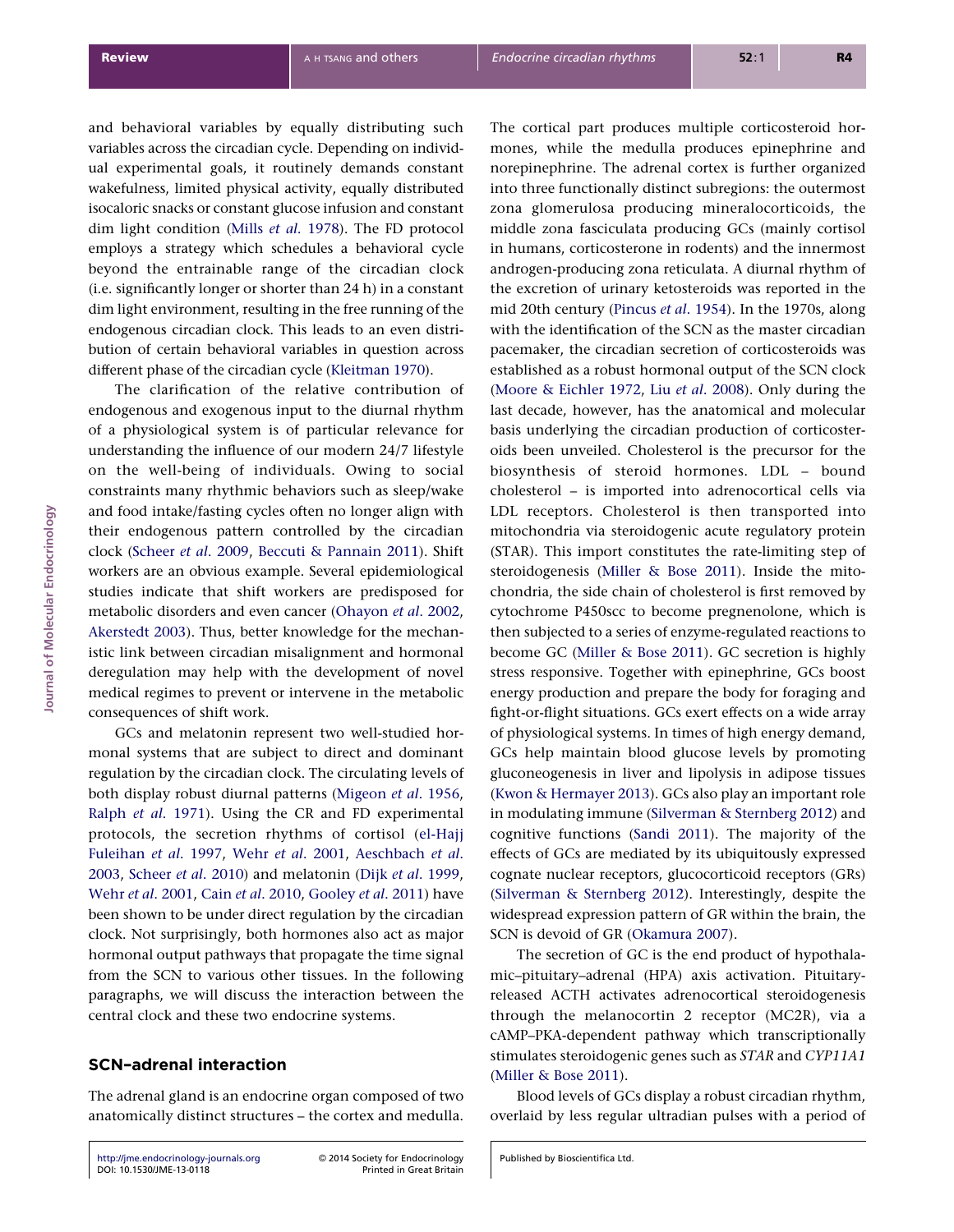90–120 min. The circadian rise of GCs is phase-locked to the time of awakening, peaking at few hours before the onset of the active phase, i.e. the early morning for diurnal animals such as humans and the evening for nocturnal animals such as mice [\(Moore & Eichler 1972,](#page-12-0) [Gomez-](#page-11-0)[Abellan](#page-11-0) et al. 2012). This GC rise promotes arousal and boosts performance during the early active phase. Importantly, GC rhythms persist under constant environmental conditions, suggesting that they are driven by the endogenous circadian clock. Surgical ablation of the SCN completely abolishes the circadian rhythm of GC in blood, indicating that the SCN is the origin of GC rhythmicity ([Moore & Eichler 1972,](#page-12-0) [Stephan & Zucker 1972\)](#page-14-0). HPA axis activity upstream of the adrenal is also rhythmic [\(Watts](#page-14-0) et al[. 2004](#page-14-0), [Henley](#page-11-0) et al. 2009), which led to the hypothesis that circadian regulation of GC release may be an indirect response to SCN-induced corticotrophin-releasing hormone (CRH) expression. However, this view has been challenged by several observations. First, the timing of CRH expression in the hypothalamus of pro-opiomelanocortin (POMC; precursor peptide of ACTH) in the anterior pituitary and the plasma GC surge are not organized in the expected sequential manner (Watts et al[. 2004,](#page-14-0) [Girotti](#page-11-0) et al[. 2009](#page-11-0)). Also, implantation of ACTH pellets can restore the rhythmicity of GC in hypophysectomized rats, while denervation of the adrenal gland abolishes the daily GC rhythm, suggesting that ACTH rhythmicity per se is dispensable for the blood GC rhythm [\(Ottenweller](#page-13-0) et al. [1978](#page-13-0), [Ottenweller & Meier 1982\)](#page-13-0). Conversely, stimulation of adrenal sympathetic nerves results in potentiated GC responses which can be abolished by hypophysectomy ([Edwards & Jones 1993\)](#page-11-0), suggesting a permissive function of pituitary-derived ACTH and a more direct role of sympathetic innervation in the regulation of the circadian GC rhythm. Indeed, it has been shown in viral tracing experiments that the adrenal is connected to the SCN via the spinal cord and the PVN (Buijs et al[. 1999](#page-10-0)). In a more recent study, it has been shown that light signals are transmitted to the adrenal cortex via the SCN, inducing an up-regulation of PER1 expression and secretion of GC independent of ACTH [\(Ishida](#page-12-0) et al. 2005).

Well before the discovery of clock genes or peripheral clocks, it was shown that adrenal glands when isolated and cultured in vitro display a robust circadian rhythm of metabolism and steroid secretion [\(Andrews & Folk 1964\)](#page-10-0). In line with this, we now know that about 5% of the whole genome – including all canonical clock genes – show rhythmic expression in the mouse adrenal gland [\(Oster](#page-13-0) et al[. 2006](#page-13-0)a). By transplanting adrenal glands from arrhythmic PER2/CRY1 double mutant mice to WT adrenalectomized mice, and vice versa, we have provided evidence that a local adrenocortical clock imposes a circadian gating mechanism altering ACTH sensitivity during the course of the day (Oster et al[. 2006](#page-13-0)b). This observation was further supported in a study that used a knock down of BMAL1 in the adrenal cortex (Son [et al](#page-14-0). [2008](#page-14-0)). Taken together, this illustrates that while the SCN is indispensable for the circadian rhythm of GC secretion, the adrenal clock provides an additional level of control to modulate the proficiency of GC production across the circadian cycle and further clocks along the HPA axis may be involved ([Fig. 2](#page-5-0)).

# SCN–pineal interaction

Unlike mice and humans, many non-mammalian vertebrates can perceive photic information by extraretinal photoreceptors [\(Menaker](#page-12-0) et al. 1997, [Foster & Soni](#page-11-0) [1998](#page-11-0)), e.g. in the pineal. The pineal gland is an ancient organ that exists in most vertebrates ([Menaker](#page-12-0) et al. 1997). In mammals, it is buried deep beneath the skull and lies within the furrow of the two hemispheres. In consequence, its photoreceptive function is lost. However, in most cases its physiology is still strongly influenced by light. A major function of the pineal is its secretion of the hormone melatonin derived from the amino acid tryptophan ([Barrett & Bolborea 2012](#page-10-0)). In mammals, melatonin exerts its effects via binding to its two widely expressed cognate receptors – MT1 and MT2. The melatonin receptors belong to the  $Ga<sub>i</sub>/q<sub>i</sub>$ -protein-coupled receptor superfamily ([Barrett & Bolborea 2012](#page-10-0)). Owing to the widespread expression of melatonin receptors, melatonin has been reported to modulate several physiological systems such as immune function [\(Srinivasan](#page-14-0) et al. [2011](#page-14-0)), metabolism [\(Nduhirabandi](#page-13-0) et al. 2012), and higher brain functions ([Srinivasan](#page-14-0) et al. 2012). In birds and reptiles, the pineal–melatonin system is an essential part of the circadian clockwork ([Gaston & Menaker 1968,](#page-11-0) [Tosini & Menaker 1998](#page-14-0)). In contrast, no overt circadian disruption is observed in pinealectomized mammals ([Quay 1970](#page-13-0), [1972\)](#page-13-0), but melatonin may play an important regulatory role in distributing the time signal of the SCN (see below).

The daily pattern of melatonin secretion profile has a robust profile – being low during the day; rising and peaking during the night. In contrast to the GC rhythm which is anti-phasic in nocturnal and diurnal animals, high melatonin is always confined to the dark phase. SCN lesions abolish melatonin rhythms [\(Klein & Moore](#page-12-0) [1979](#page-12-0), [Reppert](#page-13-0) et al. 1981). The SCN connects to the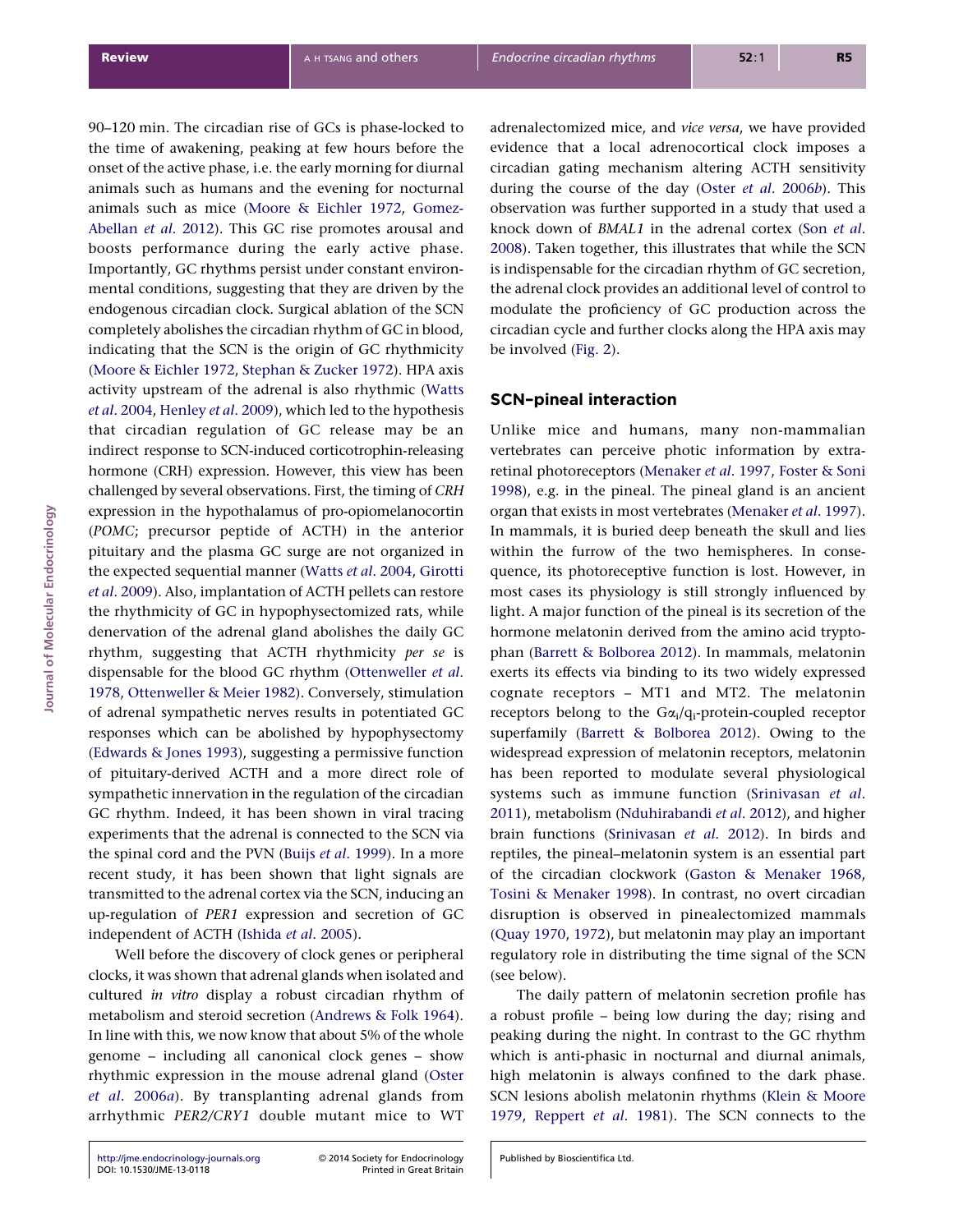<span id="page-5-0"></span>

# Figure 2

Interaction of central and peripheral clocks in the regulation of GC secretion. The SCN innervates the PVN from where rhythmic CRH release triggers secretion of ACTH from the pituitary (PIT). At the same time autonomic innervation (ANS) of the adrenal resets adrenocortical clocks regulating sensitivity of the steroidogenic machinery to ACTH.

pineal gland via a multi-synaptic autonomic pathway which sequentially involves the PVN and then the preganglionic neurons of the intermediolateral cell column of the spinal cord and finally the noradrenergic sympathetic neurons of the superior cervical ganglion ([Drijfhout](#page-11-0) et al. 1996, [Moore 1996,](#page-12-0) Larsen et al[. 1998](#page-12-0), [Teclemariam-Mesbah](#page-14-0) et al. 1999; [Fig. 3](#page-6-0)). The SCN releases GABA to inhibit the sympathetic input to the pineal gland during the daytime while this inhibition is released during the night [\(Kalsbeek](#page-12-0) et al. 2000). In addition, the SCN sends a constant glutamatergic stimulatory input to the pineal gland which is Synchrony between HPA axis activity and adrenal ACTH gating results in high amplitude and robust circadian GC rhythms. GC rhythms are phaseshifted between nocturnal and diurnal species indicating differential interpretation of SCN signals at downstream targets.

overwhelmed by the inhibitory mechanism during the night [\(Perreau-Lenz](#page-13-0) et al. 2004).

The role of clock genes in regulating pineal gland rhythmicity has received little attention, mainly due to the fact that many of the mouse genetic models used to study the function of the molecular clock are maintained on genetic backgrounds carrying mutations in two key enzymes of melatonin synthesis, arylalkylamine N-acetyltransferase (AANAT) and hydroxyindole-O-methyltransferase (HIOMT), resulting in melatonin deficiency (Goto et al[. 1989,](#page-11-0) [Roseboom](#page-13-0) et al. 1998, [Vivien-Roels](#page-14-0) et al. [1998](#page-14-0)). Clock- $\Delta$ 19 mutants ([Vitaterna](#page-14-0) et al. 1994) were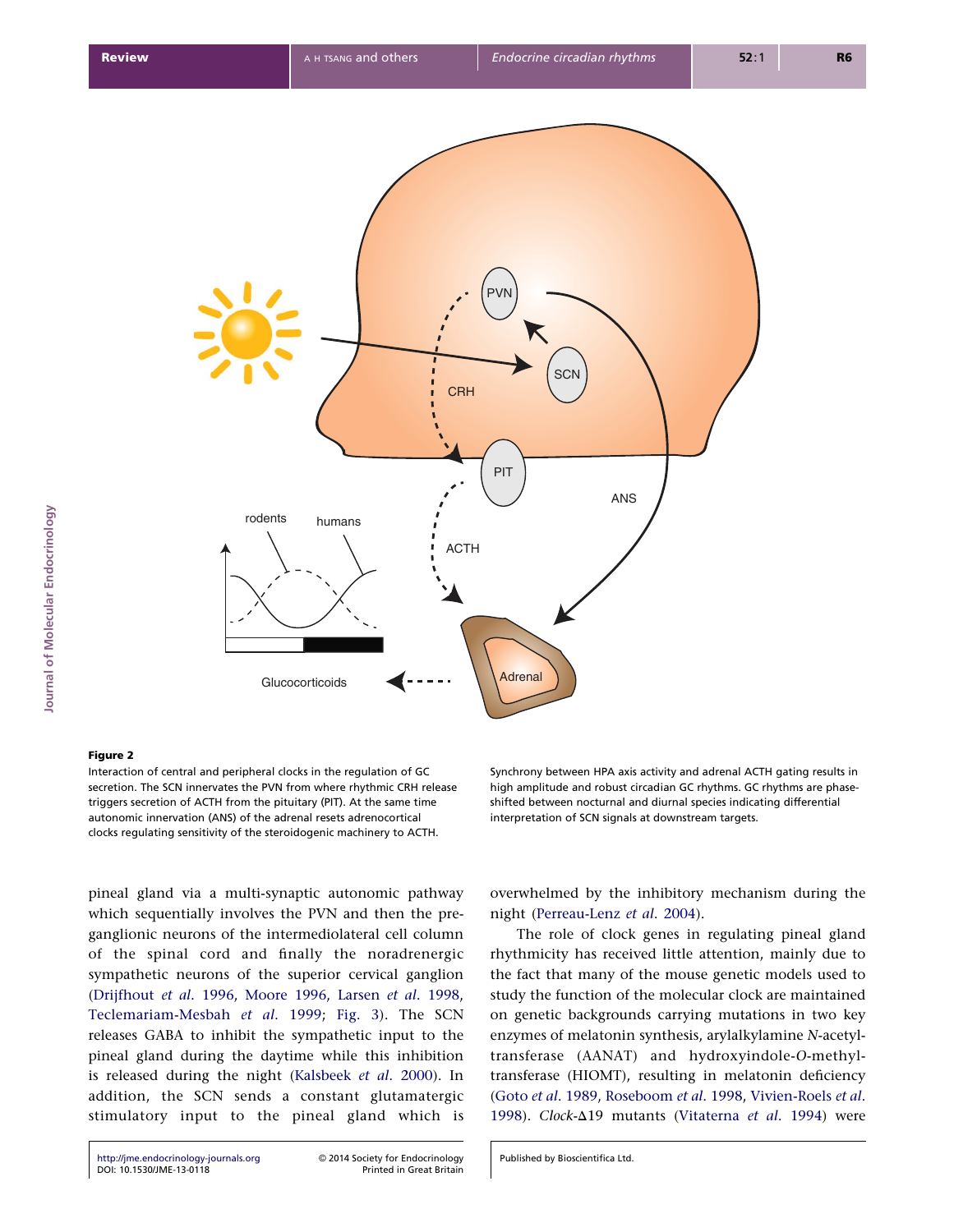<span id="page-6-0"></span>

### Figure 3

Melatonin release from the pineal is driven by the SCN pacemaker. The SCN innervates the PVN from where autonomous fibres descend into the spinal cord and out via the superior cervical ganglia (SCG) to reach the pineal gland (PIN). Clock genes are expressed in the pineal, but a functional

back-crossed into a melatonin-proficient strain, showing that the  $Clock-\Delta19$  mutation leads to phase delays and dampening of the melatonin rhythm in constant darkness conditions while GC rhythms were completely abolished ([Kennaway](#page-12-0) et al. 2003, [2006\)](#page-12-0). More recently, it has been demonstrated that the melatonin biosynthesis pathway can genetically suppress the circadian perturbations of  $Clock-\Delta19$  mutation [\(Shimomura](#page-14-0) *et al.* 2010), suggesting a role of melatonin in contributing to the robustness of the SCN clock (see below). PER1 deficiency has been shown to enhance Aanat transcription, enzymatic activity and hence melatonin secretion ([Chen & Baler 2000](#page-10-0), [Christ](#page-10-0) et al[. 2010](#page-10-0)). In CRY1/2 double-deficient mice on a melatonin-proficient genetic background not only is the melatonin rhythm blunted under light–dark conditions, but also photic suppression of melatonin is abolished ([Yamanaka](#page-15-0) et al. 2010). Together, these data suggest that clock genes impinge on pineal melatonin

contribution of a potential pineal clock to melatonin production has not been demonstrated. Unlike GCs, melatonin secretion is always confined to the dark phase, regardless of the activity profile of the animal.

rhythmicity. However, owing to the lack of suitable genetic models to study the tissue-specific function of clock genes in melatonin-proficient strains, the physiological role of the molecular clock in the pineal itself remains largely unclear.

# Hormonal feedback to the circadian clock

The stabilizing role of melatonin in SCN regulation mentioned above suggests that hormonal rhythms – we have discussed circadian regulation of GC and melatonin secretion – are not merely an output of the central clock. They can also feedback to the various levels of the circadian system and thereby intervene the circadian rhythm of physiology and behavior of animals ([Fig. 4\)](#page-7-0). In the following section, we will use these and some other hormones as examples to illustrate the crosstalk within the clock–hormones circuitry in mammals.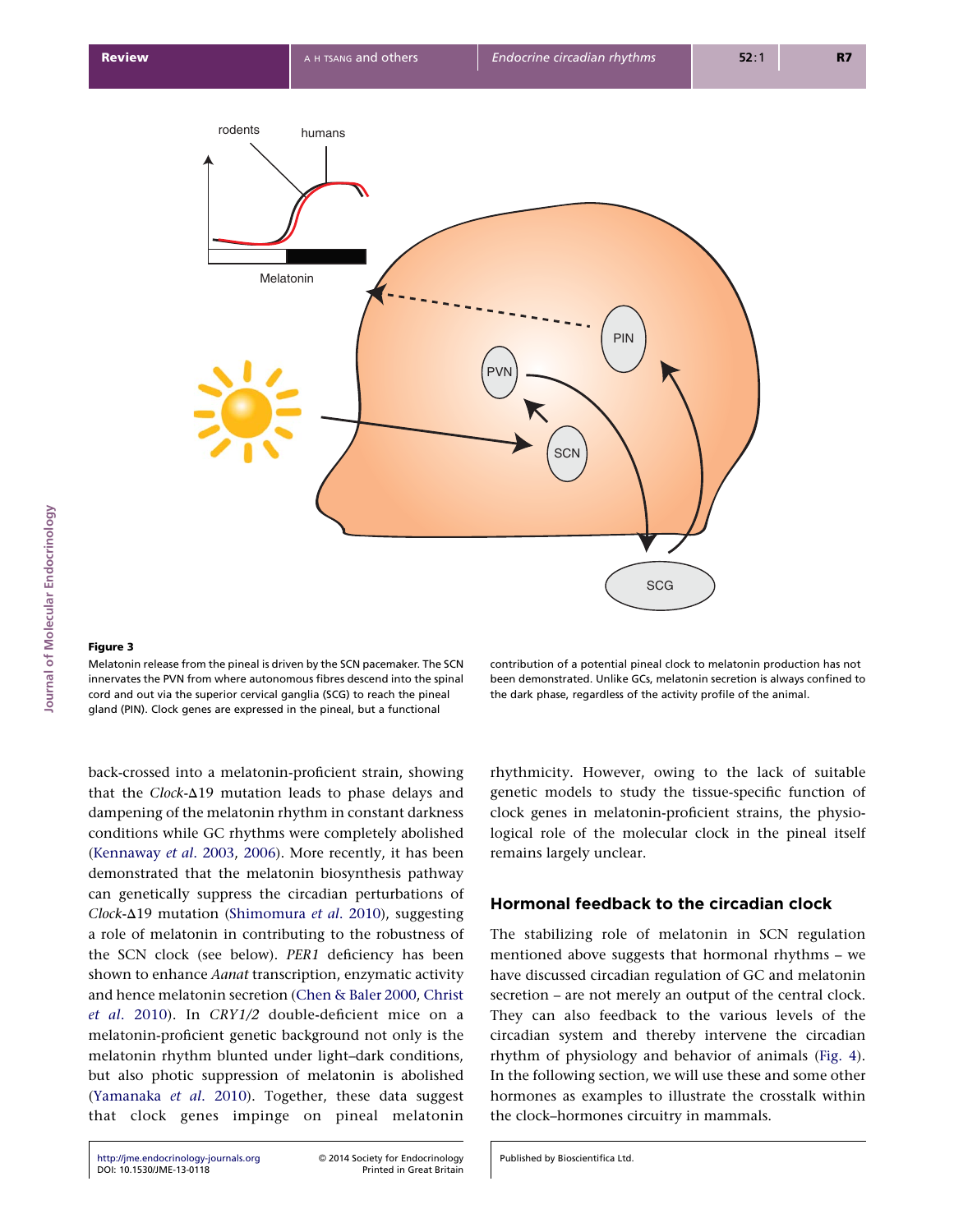<span id="page-7-0"></span>

# Journal of Molecular Endocrinology lournal of Molecular Endocrinology

# Figure 4

Endocrine feedback to the circadian clock. Various hormones can directly or indirectly feedback on central and peripheral clock function. In the brain endocrine targets with connections to the SCN include the orexinergic neurons of the lateral hypothalamus (LH), the arcuate nucleus (ARC), and

## the raphe nuclei of the brainstem. Other endocrine effects may be mediated via peripheral tissues and clocks such as the liver and muscle. For details see text.

# Cortisol

Exposure to jetlag or sleep perturbations (such as sleep restriction or shift work) results in a transient mismatch between the internal circadian time and the external light– dark cycle. Symptoms of jetlag include decreased alertness, motor coordination and cognitive performance, sleep disturbances, gastrointestinal disruption, and loss of appetite [\(Waterhouse](#page-14-0) et al. 2005). Sleep restriction and daytime sleep – hallmarks of a night shift work schedule – are associated with increased BMI and risk of metabolic syndrome, and alterations in circulating endocrine parameters such as insulin, glucose, and GCs (Wu et al[. 2008](#page-14-0), [Rehman](#page-13-0) et al. 2010, [Baron](#page-10-0) et al. 2011). Cortisol rhythms are also affected by jet travel, even when only three or fewer time zones are crossed [\(Doane](#page-11-0) et al. 2010), as well as by relatively subtle advances in sleep timing (Dijk et al[. 2012\)](#page-11-0).

GC steroids secreted from the adrenal gland are integral regulators of energy metabolism as well as the response to immune challenge and stress. GC disruption is

associated with a variety of disorders. Cushing's disease is characterized by excess cortisol, with symptoms including hypertension, hyperglycemia, sleep disorders, depression, and weight gain [\(Carroll & Findling 2010\)](#page-10-0). Addison's disease, characterized by a lack of cortisol, is accompanied by symptoms of weight loss, elevated sensitivity to stress, hypotension, mood disorders, and hypoglycemia ([Mitchell & Pearce 2012](#page-12-0)).

GCs have been shown to directly affect circadian clock gene expression in a number of tissues, such as white adipose tissue, liver, and kidney ([Gomez-Abellan](#page-11-0) et al. [2012](#page-11-0), Pezük et al[. 2012](#page-13-0)). Adrenalectomy shortens reentrainment in the SCN, lung, and kidney following phase shifts, suggesting that GCs may serve to stabilize the phase of peripheral clocks against external noise (Pezük et al[. 2012\)](#page-13-0). In the case of jetlag-induced circadian desynchrony, it was shown that manipulation of the GC rhythm could speed up or slow down activity adaptation to the new light–dark schedule, depending on the intervention time ([Kiessling](#page-12-0) et al. 2010). This study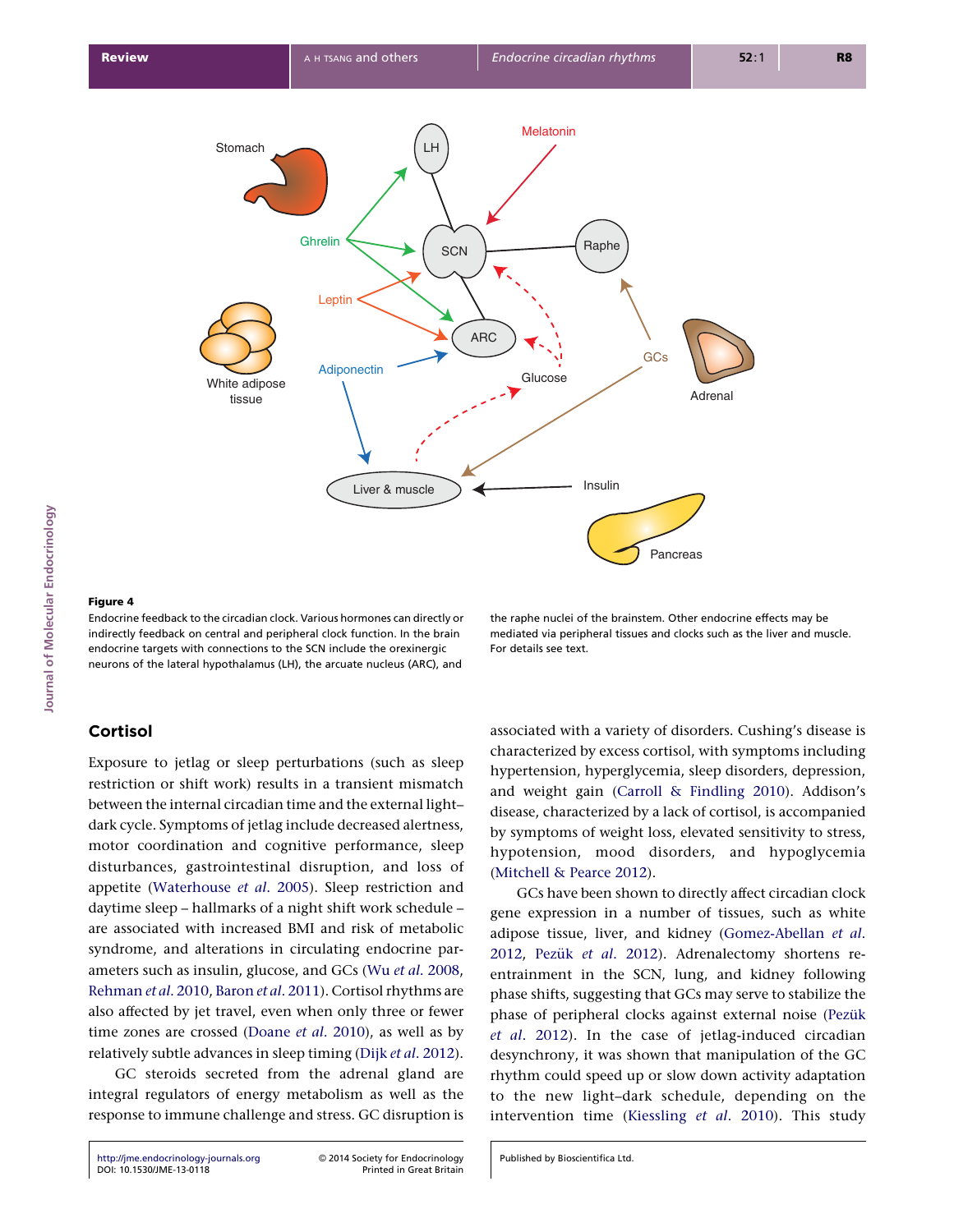highlights the exciting therapeutic potential of GCs in the treatment of jetlag and other desynchrony disorders.

# Melatonin

The best-studied physiological effect of melatonin is its modulatory function on sleep/wake cycle regulation in humans. Application of exogenous melatonin has been shown to decrease the latency to sleep, increase total sleep time, and promote sleep maintenance (Sack et al[. 1997](#page-13-0), [Sharkey](#page-14-0) et al. 2001). In contrast, blocking the nocturnal release of melatonin by suppressing the sympathetic innervation to the pineal results in increased total wake time [\(Van Den Heuvel](#page-14-0) et al. 1997). Moreover, exogenous melatonin can influence sleep macro architecture [\(Dijk](#page-11-0) et al[. 1995,](#page-11-0) [1997\)](#page-11-0). Because of its sleep-promoting effect, melatonin treatment is frequently used to ameliorate the symptoms of jetlag or to improve sleep quality during the daytime in night-shift workers [\(Aeschbach](#page-10-0) et al. 2009).

Beyond its effect on sleep, melatonin has been shown to directly signal to the SCN. In contrast to GRs (see above), high densities of MT1 and MT2 receptors in the SCN have been demonstrated ([Gillette & McArthur 1996](#page-11-0)). In rodents, timed daily administration of high concentrations of exogenous melatonin can entrain the free-running endogenous rhythm under constant darkness conditions ([Armstrong](#page-10-0) et al. 1986, [Redman & Armstrong 1988\)](#page-13-0). Similarly, timed application of melatonin can entrain blind human subjects ([Arendt & Broadway 1987,](#page-10-0) [Sack](#page-13-0) et al[. 2000\)](#page-13-0). In vitro, melatonin application to cultured SCN explants affects amplitude and phase of the circadian rhythm of neuronal firing (Liu et al[. 1997,](#page-12-0) [Shimomura](#page-14-0) et al. [2010](#page-14-0)). The acute inhibitory effect of melatonin on neuronal activity seems to be mediated by MT1 receptor (Liu et al[. 1997](#page-12-0)), while the phase-resetting effect relies on MT2 receptor signalling (Hunt et al[. 2001\)](#page-11-0). It is worthy of mention that melatonin is also capable of modulating the production of adrenal GCs. In humans and monkeys, acute melatonin administration suppresses the production of cortisol ([Torres-Farfan](#page-14-0) et al. 2003, [Campino](#page-10-0) et al. 2011). More recently, it has been demonstrated using foetal rats that timed melatonin application can entrain adrenal gland rhythms [\(Torres-Farfan](#page-14-0) et al. 2011). Thus, together melatonin and GC rhythms appear to stabilize circadian phase and precision for different physiological systems.

# Ghrelin and insulin

The timing of food intake is an important entrainment signal for peripheral clocks, best characterized in, but not

[http://jme.endocrinology-journals.org](http://jme.endocrinology-journals.org/) © 2014 Society for Endocrinology<br>DOI: 10.1530/JME-13-0118 Printed in Great Britain [DOI: 10.1530/JME-13-0118](http://dx.doi.org/10.1530/JME-13-0118)

Anticipatory behavior just before scheduled feeding (food anticipatory activity (FAA)) is seen in animals with restricted access to food. This is characterized by increased activity and changes to body temperature, GC rhythms and hepatic P450 enzymatic function ([Krieger](#page-12-0) et al. 1977, Hirao et al[. 2006](#page-11-0)), which function to prepare the body for the anticipated food intake. When food access is confined to the normal rest period, these processes can uncouple peripheral oscillators from the central clock that stays locked to the light regimen. Ghrelin is secreted in anticipation of feeding, regardless of the light–dark cycle, from gastric oxyntic gland cells which possess a functional clock ([LeSauter](#page-12-0) et al. 2009). Ghrelin stimulates appetite via its actions on the hypothalamic orexigenic peptides, neuropeptide Y and orexin, and on mesolimbic reward centres [\(Abizaid](#page-10-0) et al. 2006, [Toshinai](#page-14-0) et al. 2006). In shift workers, the post-prandial ghrelin slump is attenuated, perhaps contributing to overeating [\(Schiavo-Cardozo](#page-14-0) et al. [2012](#page-14-0)). Ghrelin administration increases FAA; however, studies on rodents lacking functional ghrelin signalling are contradictory. Mice lacking ghrelin receptors are reported to have dampened FAA [\(LeSauter](#page-12-0) et al. 2009), whilst mice lacking preproghrelin show intact FAA responses during restricted feeding (RF; [Szentirmai](#page-14-0) et al. [2010](#page-14-0)). Ghrelin can feed back onto the circadian clock by directly affecting clock gene expression in the SCN ([Yannielli](#page-15-0) et al. 2007). In vivo studies show that ghrelin treatment increases food intake, but only shifts behavioral rhythms under fasted conditions [\(Yannielli](#page-15-0) et al. 2007).

limited to, the liver and adipose clocks [\(Stephan 2002\)](#page-14-0).

Insulin represents another potential food-inducible clock synchronizer. Insulin secretion from pancreatic beta cells is clock-gated, and disruption of the positive arm of the clock – CLOCK or BMAL1 – results in hypoinsulinemia ([Marcheva](#page-12-0) et al. 2010, [Sadacca](#page-13-0) et al. 2011), while disruption of the clock's negative regulators – PERs and CRYs – is associated with hyperinsulinemia ([Zhao](#page-15-0) et al. [2012](#page-15-0), [Barclay](#page-10-0) et al. 2013). Insulin sensitivity is reduced in shift workers, and accompanied by increased beta cell activity, suggesting a pre-diabetic state [\(Esquirol](#page-11-0) et al. [2012](#page-11-0)). But insulin can also feed back to the clock. [Tahara](#page-14-0) et al[. \(2011\)](#page-14-0) used daytime RF in mice to demonstrate insulin-dependent alterations of clock gene rhythms in the liver, and a similar response was seen in primarily cultured rat hepatocytes ([Yamajuku](#page-14-0) et al. 2012). It would be remiss to discuss the effects of insulin on the clock without discussing the effects of glucose as a direct function of insulin signalling. Glucose can directly affect circadian gene expression in fibroblasts and the SCN ([Hirota](#page-11-0) et al. 2002, [Iwanaga](#page-12-0) et al. 2005). In the absence of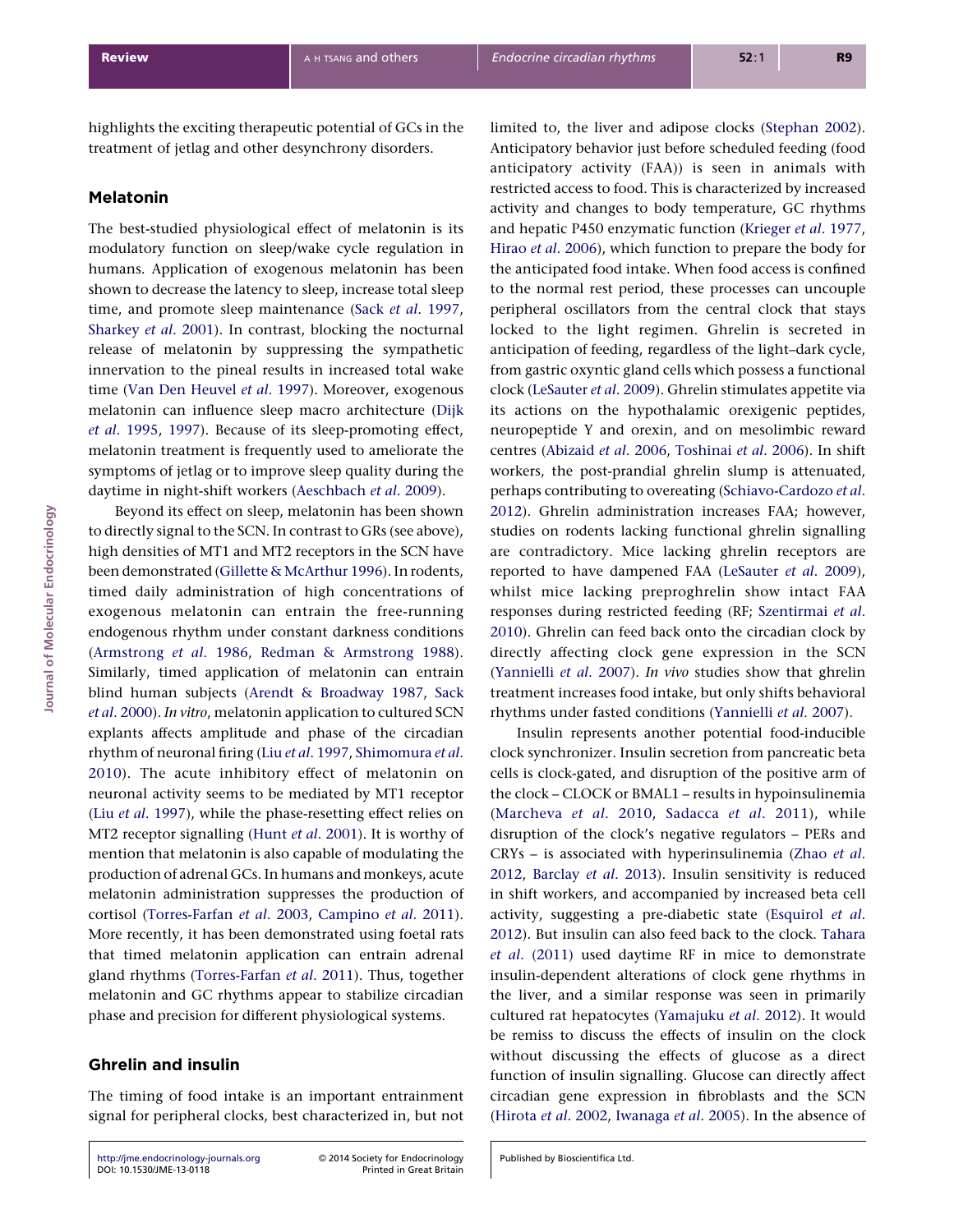insulin signalling, for example in diabetic rats, circadian clock phase is shifted in the heart, suggesting that high glucose levels can directly impinge on clock regulation (Young et al[. 2002\)](#page-15-0). Under RF conditions, sucrose (but not lipid) induces phase shifts and FAA ([Stephan & Davidson 1998](#page-14-0)).

The concept of food-inducible factors acting as powerful entertainers of the clock system is ratified by a number of studies which employ RF to rescue clock gene rhythms as well as physiological rhythms under desynchronous conditions. In a rat model of night work, restricting food intake to the normal activity phase restores glucose rhythms and prevents weight gain [\(Salgado-Delgado](#page-13-0) et al[. 2010\)](#page-13-0). In a study on a mouse model of shift work, restoring normal food intake rhythms concurrently restores clock gene rhythmicity in the liver, as well as triglyceride, glycerol and GC rhythms, and gluconeogenesis ([Barclay](#page-10-0) et al. 2012). While these data suggest a direct link between peripheral clock regulation and energy homeostasis, the phase relationship between clock gene expression and the transcriptional activity of metabolismassociated genes is variable, suggesting an interplay between local and systemic factors ([Reznick](#page-13-0) et al. 2013).

# Leptin and adiponectin

It is widely established that clock disruption results in metabolic perturbations, and ultimately obesity (reviewed in [Froy \(2010\)](#page-11-0)). Conversely, high fat diet (HFD) can dampen clock gene rhythmicity in the liver and fat, and well as affecting behavioral rhythms ([Kohsaka](#page-12-0) et al. 2007). HFD results in loss of diurnal feeding patterns in rodents, and subsequent alteration to GC, insulin, and glucose rhythms [\(Kohsaka](#page-12-0) et al. 2007). A study by [Kaneko](#page-12-0) et al. [\(2009\)](#page-12-0) showed altered clock gene expression the brainstem of mice fed with a HFD, as well as in genetically obese mice such as  $ob/ob$  (lacking the leptin gene) and KK-A(y) mice (a spontaneous diabetic mouse model). However, arguably the most dramatic effects of HFD and obesity are the effects seen on circulating adipokines such as leptin and adiponectin.

Leptin is secreted from white adipose tissue in response to glucose stimulation, and signals via appetite centres in the hypothalamus to promote satiety and prevent excess energy consumption. Circulating leptin shows a diurnal rhythm, peaking in the night in humans. In the models of obesity, leptin resistance can occur and in the absence of leptin's anorexigenic effects, this is accompanied by overeating (reviewed in [Gautron &](#page-11-0) [Elmquist \(2011\)](#page-11-0)). In humans, acute HFD feeding results in lower 24-h leptin (Havel et al[. 1999\)](#page-11-0), whereas hyperleptinemia and changes in leptin rhythmicity are observed in obese subjects in accordance with increased fat mass [\(Considine](#page-10-0) et al. 1996, [Rosenbaum](#page-13-0) et al. 1996, [van](#page-11-0) Dielen et al[. 2002](#page-11-0)). Despite having no direct effect on locomotor activity, leptin can induce PER expression in the SCN of female mice and potentiate the phase-shifting effects of light in these animals [\(Mendoza](#page-12-0) et al. 2011). Ex vivo, leptin stimulation can reset the phase of the SCN clock [\(Prosser & Bergeron 2003\)](#page-13-0).

Adiponectin possesses insulin-sensitizing and antiinflammatory properties (reviewed in [Harwood \(2012\)\)](#page-11-0). Circulating adiponectin levels inversely correlate with obesity and leptin levels, and weight loss results in increased adiponectin (Hu et al[. 1996,](#page-11-0) Yang et al[. 2001,](#page-15-0) [Matsubara](#page-12-0) et al. 2002). Adiponectin secretion shows both ultradian and circadian rhythms, with a nadir in the early hours of the morning in healthy adults ([Gavrila](#page-11-0) et al. 2003, Scheer et al[. 2010\)](#page-13-0). In rodents, adiponectin peaks in the end of the light phase (inactive phase) and its rhythm is shifted under HFD (Ríos-Lugo et al. 2010). Bullen and colleagues showed decreased adiponectin levels relative to fat mass following HFD in rodents [\(Barnea](#page-10-0) et al. 2006, [Bullen](#page-10-0) et al. 2007). To assess the effect of adiponectin on the circadian clock, Hashinaga and colleagues used KK-Ta mice, a polygenic model of metabolic syndrome with hypoadiponectinemia. These mice have a shorter activity period under constant conditions and dampened circadian locomotor rhythms with increased light-phase activity relative to controls. Clock gene rhythms are phase-advanced in the liver and skeletal muscle in these mice. The introduction of the human adiponectin transgene into the liver of these mice restores locomotor rhythmicity, as well as hepatic clock gene phase ([Hashinaga](#page-11-0) et al. 2013). These studies strongly indicate that leptin, adiponectin, and maybe other adipokines may have direct effects on molecular clock function.

# Summary and outlook

In summary, many components of the endocrine system show strong circadian rhythmicity in both rodents and humans. Some of these hormones, such as melatonin and cortisol, are involved in disseminating the SCN timing signal to other parts of the body. Endocrine rhythms respond to factors that compromise the clock function, such as HFD, obesity, jetlag, and sleep disruption. In turn, the endocrine system feeds back on central and peripheral clocks to adapt circadian rhythms to altered physiological state. Given the profound effects endocrine and circadian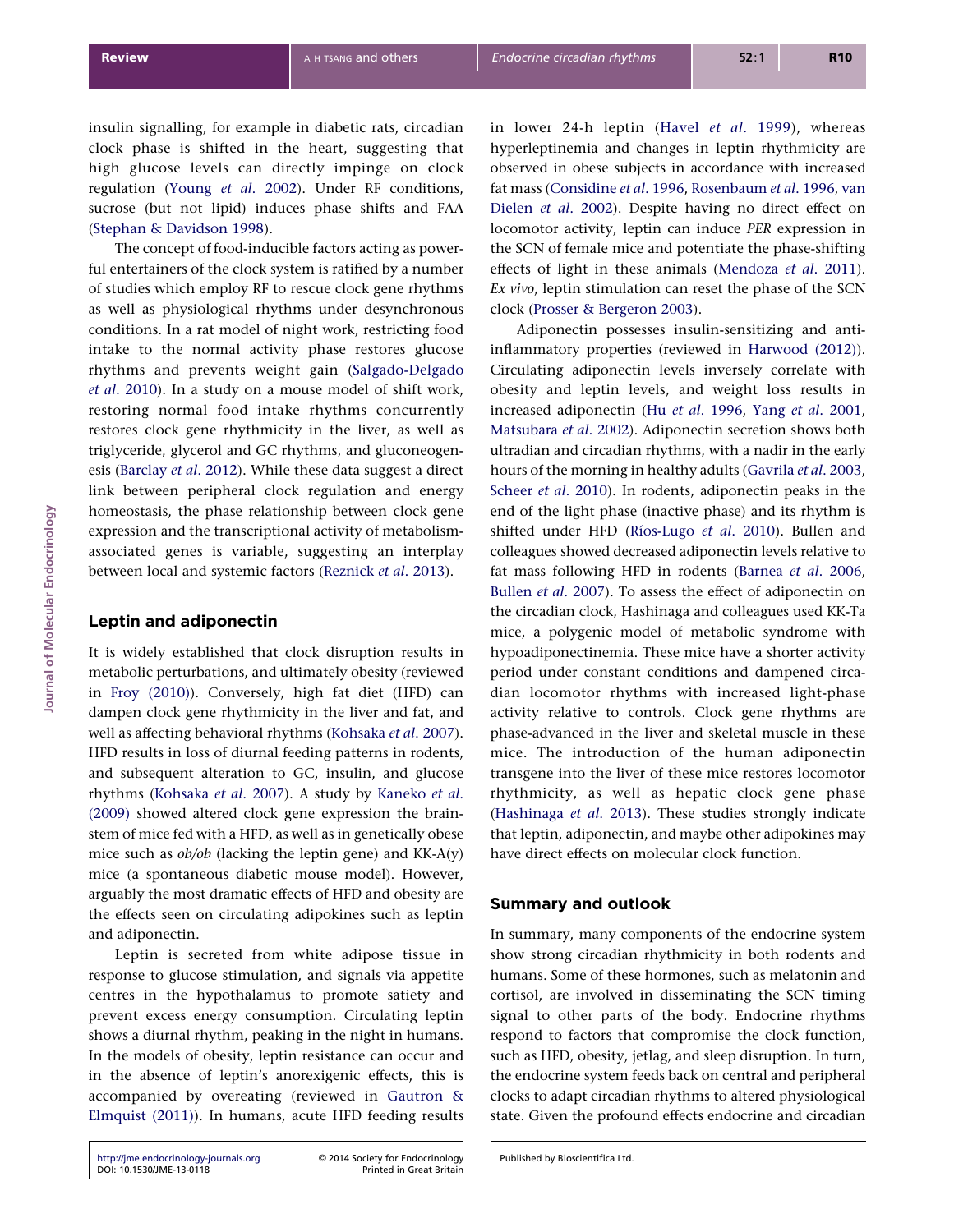<span id="page-10-0"></span>systems have on general well-being and the development of various disorders, this mutual interaction might provide new targets for pharmacological interventions at the systemic level. Recent studies have shown that resetting of GC signalling can affect clock resetting during jetlag [\(Kiessling](#page-12-0) et al. 2010) and with the recent discovery of drugs directly impinging on clock function [\(Hirota](#page-11-0) et al. [2010](#page-11-0), Solt et al[. 2012](#page-14-0)) it may be possible to rescue endocrine regulation under desynchrony conditions such as shift work.

### Declaration of interest

The authors declare that there is no conflict of interest that could be perceived as prejudicing the impartiality of the review reported.

### Funding

This work was supported by grants from the German Research Foundation (DFG) and the Volkswagen Foundation to H O and a Göttingen Graduate School for Neurosciences, Biophysics, and Molecular Biosciences (GGNB) fellowship from the University of Göttingen to A H T.

# References

- Abe M, Herzog ED, Yamazaki S, Straume M, Tei H, Sakaki Y, Menaker M & Block GD 2002 Circadian rhythms in isolated brain regions. Journal of Neuroscience 22 350–356.
- Abizaid A, Liu Z-W, Andrews ZB, Shanabrough M, Borok E, Elsworth JD, Roth RH, Sleeman MW, Picciotto MR, Tschöp MH et al. 2006 Ghrelin modulates the activity and synaptic input organization of midbrain dopamine neurons while promoting appetite. Journal of Clinical Investigation 116 3229–3239. ([doi:10.1172/JCI29867](http://dx.doi.org/10.1172/JCI29867))
- Abraham U, Granada AE, Westermark PO, Heine M, Kramer A & Herzel H 2010 Coupling governs entrainment range of circadian clocks. Molecular Systems Biology 6 438. [\(doi:10.1038/msb.2010.92](http://dx.doi.org/10.1038/msb.2010.92))
- Aeschbach D, Sher L, Postolache TT, Matthews JR, Jackson MA & Wehr TA 2003 A longer biological night in long sleepers than in short sleepers. Journal of Clinical Endocrinology and Metabolism 88 26–30. [\(doi:10.1210/](http://dx.doi.org/10.1210/jc.2002-020827) [jc.2002-020827\)](http://dx.doi.org/10.1210/jc.2002-020827)
- Aeschbach D, Lockyer BJ, Dijk DJ, Lockley SW, Nuwayser ES, Nichols LD & Czeisler CA 2009 Use of transdermal melatonin delivery to improve sleep maintenance during daytime. Clinical Pharmacology and Therapeutics 86 378–382. [\(doi:10.1038/clpt.2009.109](http://dx.doi.org/10.1038/clpt.2009.109))
- Akashi M & Takumi T 2005 The orphan nuclear receptor RORa regulates circadian transcription of the mammalian core-clock Bmal1. Nature Structural & Molecular Biology 12 441–448. [\(doi:10.1038/](http://dx.doi.org/10.1038/nsmb925) [nsmb925\)](http://dx.doi.org/10.1038/nsmb925)
- Akerstedt T 2003 Shift work and disturbed sleep/wakefulness. Occupational Medicine 53 89–94. ([doi:10.1093/occmed/kqg046\)](http://dx.doi.org/10.1093/occmed/kqg046)
- Andrews RV & Folk GE Jr 1964 Circadian metabolic patterns in cultured hamster adrenal glands. Comparative Biochemistry and Physiology 11 393–409. ([doi:10.1016/0010-406X\(64\)90006-4](http://dx.doi.org/10.1016/0010-406X(64)90006-4))
- Arendt J & Broadway J 1987 Light and melatonin as zeitgebers in man. Chronobiology International 4 273–282. ([doi:10.3109/](http://dx.doi.org/10.3109/07420528709078534) [07420528709078534\)](http://dx.doi.org/10.3109/07420528709078534)
- Armstrong SM, Cassone VM, Chesworth MJ, Redman JR & Short RV 1986 Synchronization of mammalian circadian rhythms by melatonin. Journal of Neural Transmission. Supplementum 21 375–394.

[http://jme.endocrinology-journals.org](http://jme.endocrinology-journals.org/) © 2014 Society for Endocrinology<br>DOI: 10.1530/JME-13-0118 Printed in Great Britain [DOI: 10.1530/JME-13-0118](http://dx.doi.org/10.1530/JME-13-0118)

Balsalobre A, Damiola F & Schibler U 1998 A serum shock induces circadian gene expression in mammalian tissue culture cells. Cell 93 929–937. [\(doi:10.1016/S0092-8674\(00\)81199-X\)](http://dx.doi.org/10.1016/S0092-8674(00)81199-X)

- Barclay JL, Husse J, Bode B, Naujokat N, Meyer-Kovac J, Schmid SM, Lehnert H & Oster H 2012 Circadian desynchrony promotes metabolic disruption in a mouse model of shiftwork. PLoS ONE 7 e37150. [\(doi:10.1371/journal.pone.0037150\)](http://dx.doi.org/10.1371/journal.pone.0037150)
- Barclay JL, Shostak A, Leliavski A, Tsang AH, Johren O, Muller-Fielitz H, Landgraf D, Naujokat N, van der Horst GT & Oster H 2013 High fat diet-induced hyperinsulinemia and tissue-specific insulin resistance in Cry deficient mice. American Journal of Physiology. Endocrinology and Metabolism 204 E1053–E1063. [\(doi:10.1152/ajpendo.00512.2012\)](http://dx.doi.org/10.1152/ajpendo.00512.2012)
- Barnea M, Shamay A, Stark AH & Madar Z 2006 A high-fat diet has a tissuespecific effect on adiponectin and related enzyme expression. Obesity 14 2145–2153. ([doi:10.1038/oby.2006.251\)](http://dx.doi.org/10.1038/oby.2006.251)
- Baron KG, Reid KJ, Kern AS & Zee PC 2011 Role of sleep timing in caloric intake and BMI. Obesity 19 1374–1381. ([doi:10.1038/oby.2011.100](http://dx.doi.org/10.1038/oby.2011.100))
- Barrett P & Bolborea M 2012 Molecular pathways involved in seasonal body weight and reproductive responses governed by melatonin. Journal of Pineal Research 52 376–388. ([doi:10.1111/j.1600-079X.2011.00963.x](http://dx.doi.org/10.1111/j.1600-079X.2011.00963.x))
- Beccuti G & Pannain S 2011 Sleep and obesity. Current Opinion in Clinical Nutrition and Metabolic Care 14 402–412. [\(doi:10.1097/MCO.](http://dx.doi.org/10.1097/MCO.0b013e3283479109) [0b013e3283479109](http://dx.doi.org/10.1097/MCO.0b013e3283479109))
- Buhr ED, Yoo SH & Takahashi JS 2010 Temperature as a universal resetting cue for mammalian circadian oscillators. Science 330 379–385. [\(doi:10.1126/science.1195262\)](http://dx.doi.org/10.1126/science.1195262)
- Buijs RM, Wortel J, Van Heerikhuize JJ, Feenstra MG, Ter Horst GJ, Romijn HJ & Kalsbeek A 1999 Anatomical and functional demonstration of a multisynaptic suprachiasmatic nucleus adrenal (cortex) pathway. European Journal of Neuroscience 11 1535–1544. [\(doi:10.1046/](http://dx.doi.org/10.1046/j.1460-9568.1999.00575.x) [j.1460-9568.1999.00575.x](http://dx.doi.org/10.1046/j.1460-9568.1999.00575.x))
- Buijs RM, van Eden CG, Goncharuk VD & Kalsbeek A 2003 The biological clock tunes the organs of the body: timing by hormones and the autonomic nervous system. Journal of Endocrinology 177 17–26. [\(doi:10.1677/joe.0.1770017](http://dx.doi.org/10.1677/joe.0.1770017))
- Bullen JW Jr, Bluher S, Kelesidis T & Mantzoros CS 2007 Regulation of adiponectin and its receptors in response to development of dietinduced obesity in mice. American Journal of Physiology. Endocrinology and Metabolism 292 E1079–E1086. [\(doi:10.1152/ajpendo.00245.2006\)](http://dx.doi.org/10.1152/ajpendo.00245.2006)
- Cain SW, Dennison CF, Zeitzer JM, Guzik AM, Khalsa SB, Santhi N, Schoen MW, Czeisler CA & Duffy JF 2010 Sex differences in phase angle of entrainment and melatonin amplitude in humans. Journal of Biological Rhythms 25 288–296. ([doi:10.1177/0748730410374943](http://dx.doi.org/10.1177/0748730410374943))
- Campino C, Valenzuela FJ, Torres-Farfan C, Reynolds HE, Abarzua-Catalan L, Arteaga E, Trucco C, Guzman S, Valenzuela GJ & Seron-Ferre M 2011 Melatonin exerts direct inhibitory actions on ACTH responses in the human adrenal gland. Hormone and Metabolic Research 43 337-342. [\(doi:10.1055/s-0031-1271693](http://dx.doi.org/10.1055/s-0031-1271693))
- Carroll T & Findling J 2010 The diagnosis of Cushing's syndrome. Reviews in Endocrine & Metabolic Disorders 11 147–153. ([doi:10.1007/s11154-010-](http://dx.doi.org/10.1007/s11154-010-9143-3) [9143-3\)](http://dx.doi.org/10.1007/s11154-010-9143-3)
- Chen W & Baler R 2000 The rat arylalkylamine N-acetyltransferase E-box: differential use in a master vs. a slave oscillator. Brain Research. Molecular Brain Research 81 43–50. ([doi:10.1016/S0169-328X\(00\)00160-1](http://dx.doi.org/10.1016/S0169-328X(00)00160-1))
- Cheng MY, Bullock CM, Li C, Lee AG, Bermak JC, Belluzzi J, Weaver DR, Leslie FM & Zhou QY 2002 Prokineticin 2 transmits the behavioural circadian rhythm of the suprachiasmatic nucleus. Nature 417 405–410. [\(doi:10.1038/417405a\)](http://dx.doi.org/10.1038/417405a)
- Christ E, Pfeffer M, Korf HW & von Gall C 2010 Pineal melatonin synthesis is altered in Period1 deficient mice. Neuroscience 171 398–406. [\(doi:10.1016/j.neuroscience.2010.09.009](http://dx.doi.org/10.1016/j.neuroscience.2010.09.009))
- Considine RV, Sinha MK, Heiman ML, Kriauciunas A, Stephens TW, Nyce MR, Ohannesian JP, Marco CC, McKee LJ, Bauer TL et al. 1996 Serum immunoreactive-leptin concentrations in normal-weight and obese humans. New England Journal of Medicine 334 292–295. [\(doi:10.1056/NEJM199602013340503](http://dx.doi.org/10.1056/NEJM199602013340503))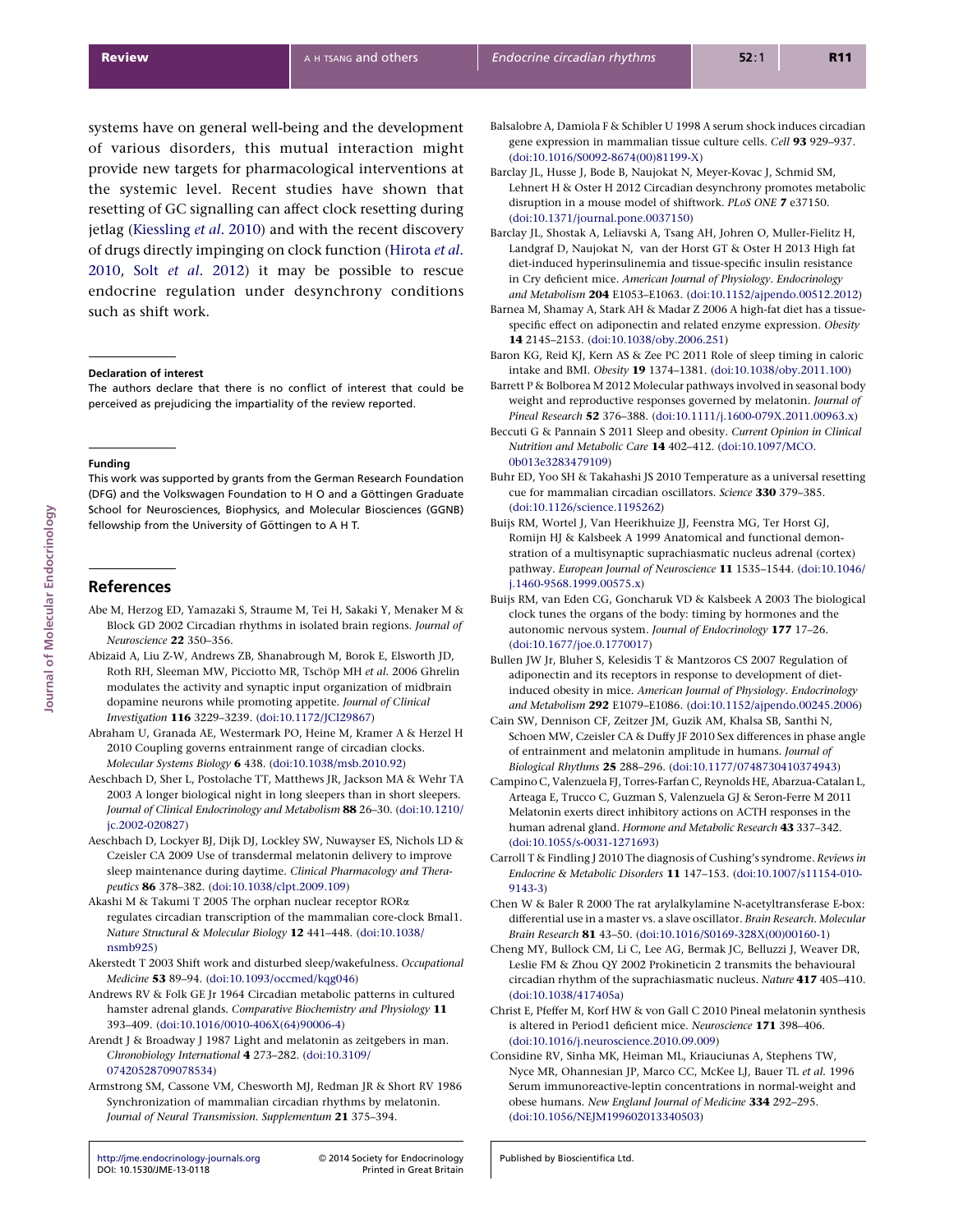- <span id="page-11-0"></span>Cowell IG 2002 E4BP4/NFIL3, a PAR-related bZIP factor with many roles. BioEssays 24 1023–1029. [\(doi:10.1002/bies.10176](http://dx.doi.org/10.1002/bies.10176))
- Dibner C, Schibler U & Albrecht U 2010 The mammalian circadian timing system: organization and coordination of central and peripheral clocks. Annual Review of Physiology 72 517–549. ([doi:10.1146/annurev](http://dx.doi.org/10.1146/annurev-physiol-021909-135821)[physiol-021909-135821](http://dx.doi.org/10.1146/annurev-physiol-021909-135821))
- van Dielen FM, van 't Veer C, Buurman WA & Greve JW 2002 Leptin and soluble leptin receptor levels in obese and weight-losing individuals. Journal of Clinical Endocrinology and Metabolism 87 1708–1716. ([doi:10.](http://dx.doi.org/10.1210/jc.87.4.1708) [1210/jc.87.4.1708](http://dx.doi.org/10.1210/jc.87.4.1708))
- Dijk DJ, Roth C, Landolt HP, Werth E, Aeppli M, Achermann P & Borbely AA 1995 Melatonin effect on daytime sleep in men: suppression of EEG low frequency activity and enhancement of spindle frequency activity. Neuroscience Letters 201 13–16. ([doi:10.1016/0304-3940\(95\)12118-N](http://dx.doi.org/10.1016/0304-3940(95)12118-N))
- Dijk DJ, Shanahan TL, Duffy JF, Ronda JM & Czeisler CA 1997 Variation of electroencephalographic activity during non-rapid eye movement and rapid eye movement sleep with phase of circadian melatonin rhythm in humans. Journal of Physiology 505 851–858. [\(doi:10.1111/j.1469-](http://dx.doi.org/10.1111/j.1469-7793.1997.851ba.x) [7793.1997.851ba.x](http://dx.doi.org/10.1111/j.1469-7793.1997.851ba.x))
- Dijk DJ, Duffy JF, Riel E, Shanahan TL & Czeisler CA 1999 Ageing and the circadian and homeostatic regulation of human sleep during forced desynchrony of rest, melatonin and temperature rhythms. Journal of Physiology 516 611–627. ([doi:10.1111/j.1469-7793.1999.0611v.x\)](http://dx.doi.org/10.1111/j.1469-7793.1999.0611v.x)
- Dijk DJ, Duffy JF, Silva EJ, Shanahan TL, Boivin DB & Czeisler CA 2012 Amplitude reduction and phase shifts of melatonin, cortisol and other circadian rhythms after a gradual advance of sleep and light exposure in humans. PLoS ONE 7 e30037. [\(doi:10.1371/journal.pone.0030037\)](http://dx.doi.org/10.1371/journal.pone.0030037)
- Doane LD, Kremen WS, Eaves LJ, Eisen SA, Hauger R, Hellhammer D, Levine S, Lupien S, Lyons MJ, Mendoza S et al. 2010 Associations between jet lag and cortisol diurnal rhythms after domestic travel. Health Psychology 29 117–123. ([doi:10.1037/a0017865\)](http://dx.doi.org/10.1037/a0017865)
- Drijfhout WJ, van der Linde AG, Kooi SE, Grol CJ & Westerink BH 1996 Norepinephrine release in the rat pineal gland: the input from the biological clock measured by in vivo microdialysis. Journal of Neurochemistry 66 748–755. ([doi:10.1046/j.1471-4159.1996.66020748.x\)](http://dx.doi.org/10.1046/j.1471-4159.1996.66020748.x)
- Edwards AV & Jones CT 1993 Autonomic control of adrenal function. Journal of Anatomy 183 291–307.
- Esquirol Y, Bongard V, Ferrieres J, Verdier H & Perret B 2012 Shiftwork and higher pancreatic secretion: early detection of an intermediate state of insulin resistance? Chronobiology International 29 1258–1266. [\(doi:10.3109/07420528.2012.719959\)](http://dx.doi.org/10.3109/07420528.2012.719959)
- Foster RG & Soni BG 1998 Extraretinal photoreceptors and their regulation of temporal physiology. Reviews of Reproduction 3 145–150. [\(doi:10.](http://dx.doi.org/10.1530/ror.0.0030145) [1530/ror.0.0030145\)](http://dx.doi.org/10.1530/ror.0.0030145)
- Froy O 2010 Metabolism and circadian rhythms implications for obesity. Endocrine Reviews 31 1–24. [\(doi:10.1210/er.2009-0014\)](http://dx.doi.org/10.1210/er.2009-0014)
- Gaston S & Menaker M 1968 Pineal function: the biological clock in the sparrow? Science 160 1125–1127. [\(doi:10.1126/science.160.3832.1125](http://dx.doi.org/10.1126/science.160.3832.1125))
- Gautron L & Elmquist JK 2011 Sixteen years and counting: an update on leptin in energy balance. Journal of Clinical Investigation 121 2087–2093. [\(doi:10.1172/JCI45888\)](http://dx.doi.org/10.1172/JCI45888)

Gavrila A, Peng C-K, Chan JL, Mietus JE, Goldberger AL & Mantzoros CS 2003 Diurnal and ultradian dynamics of serum adiponectin in healthy men: comparison with leptin, circulating soluble leptin receptor, and cortisol patterns. Journal of Clinical Endocrinology and Metabolism 88 2838–2843. ([doi:10.1210/jc.2002-021721](http://dx.doi.org/10.1210/jc.2002-021721))

Gillette MU & McArthur AJ 1996 Circadian actions of melatonin at the suprachiasmatic nucleus. Behavioral Brain Research 73 135–139. [\(doi:10.1016/0166-4328\(96\)00085-X](http://dx.doi.org/10.1016/0166-4328(96)00085-X))

- Girotti M, Weinberg MS & Spencer RL 2009 Diurnal expression of functional and clock-related genes throughout the rat HPA axis: system-wide shifts in response to a restricted feeding schedule. American Journal of Physiology. Endocrinology and Metabolism 296 E888–E897. ([doi:10.1152/ajpendo.90946.2008\)](http://dx.doi.org/10.1152/ajpendo.90946.2008)
- Gomez-Abellan P, Diez-Noguera A, Madrid JA, Lujan JA, Ordovas JM & Garaulet M 2012 Glucocorticoids affect 24 h clock genes expression in

[http://jme.endocrinology-journals.org](http://jme.endocrinology-journals.org/) © 2014 Society for Endocrinology<br>DOI: 10.1530/JME-13-0118 Printed in Great Britain [DOI: 10.1530/JME-13-0118](http://dx.doi.org/10.1530/JME-13-0118)

human adipose tissue explant cultures. PLoS ONE 7 e50435. [\(doi:10.1371/journal.pone.0050435\)](http://dx.doi.org/10.1371/journal.pone.0050435)

- Gooley JJ, Chamberlain K, Smith KA, Khalsa SB, Rajaratnam SM, Van Reen E, Zeitzer JM, Czeisler CA & Lockley SW 2011 Exposure to room light before bedtime suppresses melatonin onset and shortens melatonin duration in humans. Journal of Clinical Endocrinology and Metabolism 96 E463–E472. [\(doi:10.1210/jc.2010-2098](http://dx.doi.org/10.1210/jc.2010-2098))
- Goto M, Oshima I, Tomita T & Ebihara S 1989 Melatonin content of the pineal gland in different mouse strains. Journal of Pineal Research 7 195–204. ([doi:10.1111/j.1600-079X.1989.tb00667.x\)](http://dx.doi.org/10.1111/j.1600-079X.1989.tb00667.x)

Green DJ & Gillette R 1982 Circadian rhythm of firing rate recorded from single cells in the rat suprachiasmatic brain slice. Brain Research 245 198–200. ([doi:10.1016/0006-8993\(82\)90361-4\)](http://dx.doi.org/10.1016/0006-8993(82)90361-4)

Groos G & Hendriks J 1982 Circadian rhythms in electrical discharge of rat suprachiasmatic neurones recorded in vitro. Neuroscience Letters 34 283–288. ([doi:10.1016/0304-3940\(82\)90189-6\)](http://dx.doi.org/10.1016/0304-3940(82)90189-6)

Guilding C & Piggins HD 2007 Challenging the omnipotence of the suprachiasmatic timekeeper: are circadian oscillators present throughout the mammalian brain? European Journal of Neuroscience 25 3195–3216. ([doi:10.1111/j.1460-9568.2007.05581.x\)](http://dx.doi.org/10.1111/j.1460-9568.2007.05581.x)

Guilding C, Hughes AT, Brown TM, Namvar S & Piggins HD 2009 A riot of rhythms: neuronal and glial circadian oscillators in the mediobasal hypothalamus. Molecular Brain 2 28. [\(doi:10.1186/1756-6606-2-28\)](http://dx.doi.org/10.1186/1756-6606-2-28)

el-Hajj Fuleihan G, Klerman EB, Brown EN, Choe Y, Brown EM & Czeisler CA 1997 The parathyroid hormone circadian rhythm is truly endogenous – a general clinical research center study. Journal of Clinical Endocrinology and Metabolism 82 281–286. [\(doi:10.1210/jc.82.1.281](http://dx.doi.org/10.1210/jc.82.1.281))

Hankins MW, Peirson SN & Foster RG 2008 Melanopsin: an exciting photopigment. Trends in Neurosciences 31 27–36. [\(doi:10.1016/j.tins.](http://dx.doi.org/10.1016/j.tins.2007.11.002) [2007.11.002\)](http://dx.doi.org/10.1016/j.tins.2007.11.002)

Harwood HJ Jr 2012 The adipocyte as an endocrine organ in the regulation of metabolic homeostasis. Neuropharmacology 63 57–75. ([doi:10.1016/](http://dx.doi.org/10.1016/j.neuropharm.2011.12.010) [j.neuropharm.2011.12.010\)](http://dx.doi.org/10.1016/j.neuropharm.2011.12.010)

Hashinaga T, Wada N, Otabe S, Yuan X, Kurita Y, Kakino S, Tanaka K, Sato T, Kojima M, Ohki T et al. 2013 Modulation by adiponectin of circadian clock rhythmicity in model mice for metabolic syndrome. Endocrine Journal 60 483–492. ([doi:10.1507/endocrj.EJ12-0305](http://dx.doi.org/10.1507/endocrj.EJ12-0305))

Havel PJ, Townsend R, Chaump L & Teff K 1999 High-fat meals reduce 24-h circulating leptin concentrations in women. Diabetes 48 334–341. [\(doi:10.2337/diabetes.48.2.334](http://dx.doi.org/10.2337/diabetes.48.2.334))

Hendrickson AE, Wagoner N & Cowan WM 1972 An autoradiographic and electron microscopic study of retino-hypothalamic connections. Zeitschrift für Zellforschung und Mikroskopische Anatomie 135 1-26. [\(doi:10.1007/BF00307084](http://dx.doi.org/10.1007/BF00307084))

Henley DE, Leendertz JA, Russell GM, Wood SA, Taheri S, Woltersdorf WW & Lightman SL 2009 Development of an automated blood sampling system for use in humans. Journal of Medical Engineering & Technology 33 199–208. ([doi:10.1080/03091900802185970](http://dx.doi.org/10.1080/03091900802185970))

Hirao J, Arakawa S, Watanabe K, Ito K & Furukawa T 2006 Effects of restricted feeding on daily fluctuations of hepatic functions including p450 monooxygenase activities in rats. Journal of Biological Chemistry 281 3165–3171. ([doi:10.1074/jbc.M511194200\)](http://dx.doi.org/10.1074/jbc.M511194200)

Hirota T, Okano T, Kokame K, Shirotani-Ikejima H, Miyata T & Fukada Y 2002 Glucose down-regulates Per1 and Per2 mRNA levels and induces circadian gene expression in cultured Rat-1 fibroblasts. Journal of Biological Chemistry 277 44244–44251. [\(doi:10.1074/jbc.M206233200](http://dx.doi.org/10.1074/jbc.M206233200))

Hirota T, Lee JW, Lewis WG, Zhang EE, Breton G, Liu X, Garcia M, Peters EC, Etchegaray JP, Traver D et al. 2010 High-throughput chemical screen identifies a novel potent modulator of cellular circadian rhythms and reveals CKIa as a Clock regulatory kinase. PLoS Biology 8 e1000559. [\(doi:10.1371/journal.pbio.1000559\)](http://dx.doi.org/10.1371/journal.pbio.1000559)

Hu E, Liang P & Spiegelman BM 1996 AdipoQ is a novel adipose-specific gene dysregulated in obesity. Journal of Biological Chemistry 271 10697–10703. ([doi:10.1074/jbc.271.18.10697\)](http://dx.doi.org/10.1074/jbc.271.18.10697)

Hunt AE, Al-Ghoul WM, Gillette MU & Dubocovich ML 2001 Activation of MT<sub>2</sub> melatonin receptors in rat suprachiasmatic nucleus phase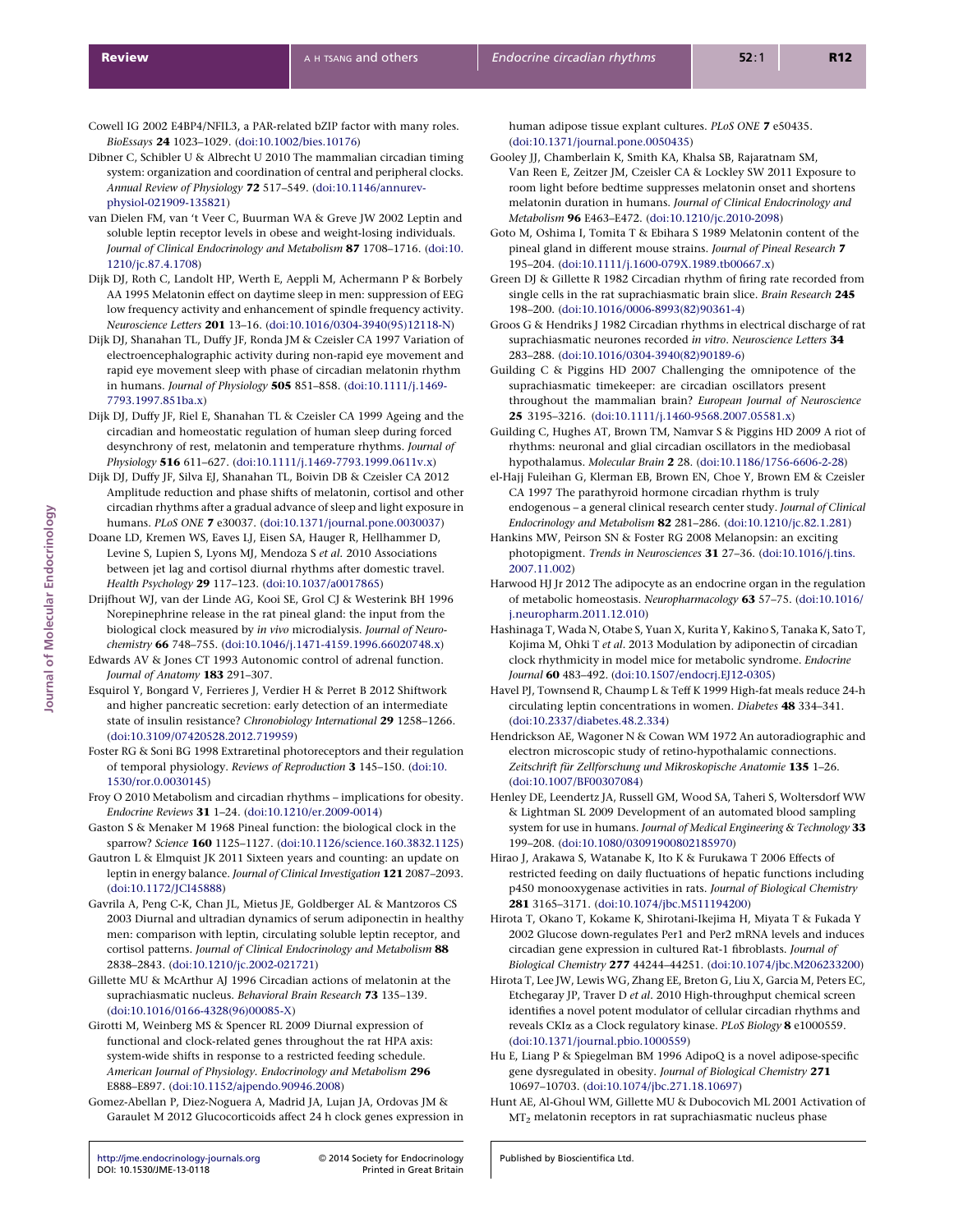<span id="page-12-0"></span>advances the circadian clock. American Journal of Physiology. Cell Physiology 280 C110-C118.

- Ishida A, Mutoh T, Ueyama T, Bando H, Masubuchi S, Nakahara D, Tsujimoto G & Okamura H 2005 Light activates the adrenal gland: timing of gene expression and glucocorticoid release. Cell Metabolism 2 297–307. ([doi:10.1016/j.cmet.2005.09.009](http://dx.doi.org/10.1016/j.cmet.2005.09.009))
- Iwanaga H, Yano M, Miki H, Okada K, Azama T, Takiguchi S, Fujiwara Y, Yasuda T, Nakayama M, Kobayashi M et al. 2005 Per2 gene expressions in the suprachiasmatic nucleus and liver differentially respond to nutrition factors in rats. Journal of Parenteral and Enteral Nutrition 29 157–161. ([doi:10.1177/0148607105029003157](http://dx.doi.org/10.1177/0148607105029003157))
- Kalsbeek A, Garidou ML, Palm IF, Van Der Vliet J, Simonneaux V, Pevet P & Buijs RM 2000 Melatonin sees the light: blocking GABA-ergic transmission in the paraventricular nucleus induces daytime secretion of melatonin. European Journal of Neuroscience 12 3146-3154. [\(doi:10.1046/j.1460-9568.2000.00202.x](http://dx.doi.org/10.1046/j.1460-9568.2000.00202.x))
- Kaneko K, Yamada T, Tsukita S, Takahashi K, Ishigaki Y, Oka Y & Katagiri H 2009 Obesity alters circadian expressions of molecular clock genes in the brainstem. Brain Research 1263 58–68. ([doi:10.1016/j.brainres.](http://dx.doi.org/10.1016/j.brainres.2008.12.071) [2008.12.071\)](http://dx.doi.org/10.1016/j.brainres.2008.12.071)
- Kennaway DJ, Voultsios A, Varcoe TJ & Moyer RW 2003 Melatonin and activity rhythm responses to light pulses in mice with the Clock mutation. American Journal of Physiology. Regulatory, Integrative and Comparative Physiology 284 R1231–R1240. ([doi:10.1152/ajpregu.00697.](http://dx.doi.org/10.1152/ajpregu.00697.2002) [2002\)](http://dx.doi.org/10.1152/ajpregu.00697.2002)
- Kennaway DJ, Owens JA, Voultsios A & Varcoe TJ 2006 Functional central rhythmicity and light entrainment, but not liver and muscle rhythmicity, are Clock independent. American Journal of Physiology. Regulatory, Integrative and Comparative Physiology 291 R1172–R1180. [\(doi:10.1152/ajpregu.00223.2006\)](http://dx.doi.org/10.1152/ajpregu.00223.2006)
- Kiessling S, Eichele G & Oster H 2010 Adrenal glucocorticoids have a key role in circadian resynchronization in a mouse model of jet lag. Journal of Clinical Investigation 120 2600–2609. [\(doi:10.1172/](http://dx.doi.org/10.1172/JCI41192) [JCI41192\)](http://dx.doi.org/10.1172/JCI41192)
- Klein DC & Moore RY 1979 Pineal N-acetyltransferase and hydroxyindole-O-methyltransferase: control by the retinohypothalamic tract and the suprachiasmatic nucleus. Brain Research 174 245–262. ([doi:10.1016/](http://dx.doi.org/10.1016/0006-8993(79)90848-5) [0006-8993\(79\)90848-5](http://dx.doi.org/10.1016/0006-8993(79)90848-5))
- Kleitman N 1970 Study wakefulness. Study the rest-activity cycle. Don't just study sleep. International Psychiatry Clinics 7 381–384.
- Kohsaka A, Laposky AD, Ramsey KM, Estrada C, Joshu C, Kobayashi Y, Turek FW & Bass J 2007 High-fat diet disrupts behavioral and molecular circadian rhythms in mice. Cell Metabolism 6 414–421. [\(doi:10.1016/](http://dx.doi.org/10.1016/j.cmet.2007.09.006) [j.cmet.2007.09.006](http://dx.doi.org/10.1016/j.cmet.2007.09.006))
- Konopka RJ & Benzer S 1971 Clock mutants of Drosophila melanogaster. PNAS 68 2112–2116. [\(doi:10.1073/pnas.68.9.2112\)](http://dx.doi.org/10.1073/pnas.68.9.2112)
- Kramer A, Yang FC, Snodgrass P, Li X, Scammell TE, Davis FC & Weitz CJ 2001 Regulation of daily locomotor activity and sleep by hypothalamic EGF receptor signaling. Science 294 2511–2515. [\(doi:10.1126/science.](http://dx.doi.org/10.1126/science.1067716) [1067716\)](http://dx.doi.org/10.1126/science.1067716)
- Kraves S & Weitz CJ 2006 A role for cardiotrophin-like cytokine in the circadian control of mammalian locomotor activity. Nature Neuroscience 9 212–219. [\(doi:10.1038/nn1633\)](http://dx.doi.org/10.1038/nn1633)
- Krieger DT, Hauser H & Krey LC 1977 Suprachiasmatic nuclear lesions do not abolish food-shifted circadian adrenal and temperature rhythmicity. Science 197 398–399. ([doi:10.1126/science.877566](http://dx.doi.org/10.1126/science.877566))
- Kwon S & Hermayer KL 2013 Glucocorticoid-induced hyperglycemia. American Journal of the Medical Sciences 345 274–277. [\(doi:10.1097/MAJ.](http://dx.doi.org/10.1097/MAJ.0b013e31828a6a01) [0b013e31828a6a01](http://dx.doi.org/10.1097/MAJ.0b013e31828a6a01))
- Larsen PJ, Enquist LW & Card JP 1998 Characterization of the multisynaptic neuronal control of the rat pineal gland using viral transneuronal tracing. European Journal of Neuroscience 10 128–145. [\(doi:10.1046/j.1460-9568.1998.00003.x](http://dx.doi.org/10.1046/j.1460-9568.1998.00003.x))
- Lee C, Etchegaray JP, Cagampang FR, Loudon AS & Reppert SM 2001 Posttranslational mechanisms regulate the mammalian circadian clock. Cell 107 855–867. [\(doi:10.1016/S0092-8674\(01\)00610-9\)](http://dx.doi.org/10.1016/S0092-8674(01)00610-9)
- LeSauter J, Hoque N, Weintraub M, Pfaff DW & Silver R 2009 Stomach ghrelin-secreting cells as food-entrainable circadian clocks. PNAS 106 13582–13587. ([doi:10.1073/pnas.0906426106](http://dx.doi.org/10.1073/pnas.0906426106))
- Li X, Sankrithi N & Davis FC 2002 Transforming growth factor-a is expressed in astrocytes of the suprachiasmatic nucleus in hamster: role of glial cells in circadian clocks. Neuroreport 13 2143–2147. [\(doi:10.1097/00001756-200211150-00031](http://dx.doi.org/10.1097/00001756-200211150-00031))
- Liu C, Weaver DR, Jin X, Shearman LP, Pieschl RL, Gribkoff VK & Reppert SM 1997 Molecular dissection of two distinct actions of melatonin on the suprachiasmatic circadian clock. Neuron 19 91–102. [\(doi:10.1016/](http://dx.doi.org/10.1016/S0896-6273(00)80350-5) [S0896-6273\(00\)80350-5\)](http://dx.doi.org/10.1016/S0896-6273(00)80350-5)
- Liu AC, Welsh DK, Ko CH, Tran HG, Zhang EE, Priest AA, Buhr ED, Singer O, Meeker K, Verma IM et al. 2007 Intercellular coupling confers robustness against mutations in the SCN circadian clock network. Cell 129 605–616. ([doi:10.1016/j.cell.2007.02.047](http://dx.doi.org/10.1016/j.cell.2007.02.047))
- Liu AC, Tran HG, Zhang EE, Priest AA, Welsh DK & Kay SA 2008 Redundant function of REV–ERBa and b and non-essential role for Bmal1 cycling in transcriptional regulation of intracellular circadian rhythms. PLoS Genetics 4 e1000023. [\(doi:10.1371/journal.pgen.1000023\)](http://dx.doi.org/10.1371/journal.pgen.1000023)
- Luiten PG, ter Horst GJ & Steffens AB 1987 The hypothalamus, intrinsic connections and outflow pathways to the endocrine system in relation to the control of feeding and metabolism. Progress in Neurobiology 28 1–54. ([doi:10.1016/0301-0082\(87\)90004-9\)](http://dx.doi.org/10.1016/0301-0082(87)90004-9)
- Marcheva B, Ramsey KM, Buhr ED, Kobayashi Y, Su H, Ko CH, Ivanova G, Omura C, Mo S, Vitaterna MH et al. 2010 Disruption of the clock components CLOCK and BMAL1 leads to hypoinsulinaemia and diabetes. Nature 466 627–631. [\(doi:10.1038/nature09253\)](http://dx.doi.org/10.1038/nature09253)
- Matsubara M, Maruoka S & Katayose S 2002 Inverse relationship between plasma adiponectin and leptin concentrations in normal-weight and obese women. European Journal of Endocrinology 147 173–180. [\(doi:10.1530/eje.0.1470173\)](http://dx.doi.org/10.1530/eje.0.1470173)
- McNamara P, Seo SB, Rudic RD, Sehgal A, Chakravarti D & FitzGerald GA 2001 Regulation of CLOCK and MOP4 by nuclear hormone receptors in the vasculature: a humoral mechanism to reset a peripheral clock. Cell 105 877–889. ([doi:10.1016/S0092-8674\(01\)00401-9](http://dx.doi.org/10.1016/S0092-8674(01)00401-9))
- Menaker M, Moreira LF & Tosini G 1997 Evolution of circadian organization in vertebrates. Brazilian Journal of Medical and Biological Research 30 305–313. ([doi:10.1590/S0100-879X1997000300003](http://dx.doi.org/10.1590/S0100-879X1997000300003))
- Mendoza J, Lopez-Lopez C, Revel FG, Jeanneau K, Delerue F, Prinssen E, Challet E, Moreau JL & Grundschober C 2011 Dimorphic effects of leptin on the circadian and hypocretinergic systems of mice. Journal of Neuroendocrinology 23 28–38. [\(doi:10.1111/j.1365-2826.2010.02072.x](http://dx.doi.org/10.1111/j.1365-2826.2010.02072.x))
- Migeon CJ, Tyler FH, Mahoney JP, Florentin AA, Castle H, Bliss EL & Samuels LT 1956 The diurnal variation of plasma levels and urinary excretion on 17-hydroxycorticosteroids in normal subjects, night workers and blind subjects. Journal of Clinical Endocrinology and Metabolism 16 622–633. [\(doi:10.1210/jcem-16-5-622](http://dx.doi.org/10.1210/jcem-16-5-622))
- Miller WL & Bose HS 2011 Early steps in steroidogenesis: intracellular cholesterol trafficking. Journal of Lipid Research 52 2111–2135. [\(doi:10.1194/jlr.R016675\)](http://dx.doi.org/10.1194/jlr.R016675)
- Mills JN, Minors DS & Waterhouse JM 1978 Adaptation to abrupt time shifts of the oscillator(s) controlling human circadian rhythms. Journal of Physiology 285 455–470.

Mitchell AL & Pearce SHS 2012 Autoimmune Addison disease: pathophysiology and genetic complexity. Nature Reviews. Endocrinology 8 306–316. ([doi:10.1038/nrendo.2011.245\)](http://dx.doi.org/10.1038/nrendo.2011.245)

Moore RY 1996 Neural control of the pineal gland. Behavioral Brain Research 73 125–130. ([doi:10.1016/0166-4328\(96\)00083-6](http://dx.doi.org/10.1016/0166-4328(96)00083-6))

- Moore RY & Eichler VB 1972 Loss of a circadian adrenal corticosterone rhythm following suprachiasmatic lesions in the rat. Brain Research 42 201–206. ([doi:10.1016/0006-8993\(72\)90054-6\)](http://dx.doi.org/10.1016/0006-8993(72)90054-6)
- Moore RY & Lenn NJ 1972 A retinohypothalamic projection in the rat. Journal of Comparative Neurology 146 1-14. ([doi:10.1002/cne.](http://dx.doi.org/10.1002/cne.901460102) [901460102\)](http://dx.doi.org/10.1002/cne.901460102)
- Nagoshi E, Saini C, Bauer C, Laroche T, Naef F & Schibler U 2004 Circadian gene expression in individual fibroblasts: cell-autonomous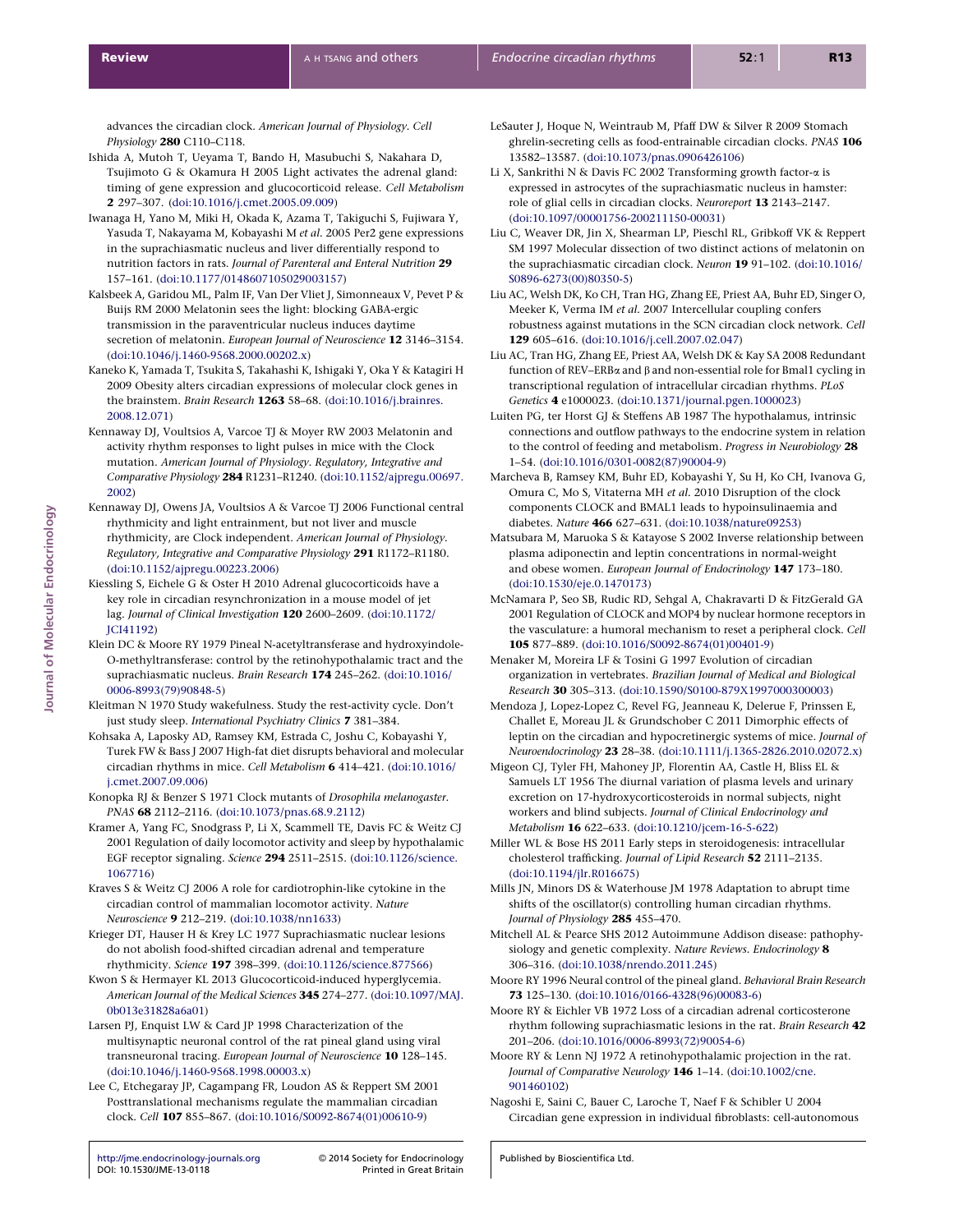<span id="page-13-0"></span>and self-sustained oscillators pass time to daughter cells. Cell 119 693–705. ([doi:10.1016/j.cell.2004.11.015\)](http://dx.doi.org/10.1016/j.cell.2004.11.015)

- Nduhirabandi F, du Toit EF & Lochner A 2012 Melatonin and the metabolic syndrome: a tool for effective therapy in obesity-associated abnormalities? Acta Physiologica 205 209–223. [\(doi:10.1111/j.1748-](http://dx.doi.org/10.1111/j.1748-1716.2012.02410.x) [1716.2012.02410.x\)](http://dx.doi.org/10.1111/j.1748-1716.2012.02410.x)
- Ohayon MM, Lemoine P, Arnaud-Briant V & Dreyfus M 2002 Prevalence and consequences of sleep disorders in a shift worker population. Journal of Psychosomatic Research 53 577–583. ([doi:10.1016/S0022-](http://dx.doi.org/10.1016/S0022-3999(02)00438-5) [3999\(02\)00438-5\)](http://dx.doi.org/10.1016/S0022-3999(02)00438-5)
- Okamura H 2007 Suprachiasmatic nucleus clock time in the mammalian circadian system. Cold Spring Harbor Symposia on Quantitative Biology 72 551–556. ([doi:10.1101/sqb.2007.72.033](http://dx.doi.org/10.1101/sqb.2007.72.033))
- Oster H, Damerow S, Hut RA & Eichele G 2006a Transcriptional profiling in the adrenal gland reveals circadian regulation of hormone biosynthesis genes and nucleosome assembly genes. Journal of Biological Rhythms 21 350–361. ([doi:10.1177/0748730406293053](http://jme.endocrinology-journals.org/))
- Oster H, Damerow S, Kiessling S, Jakubcakova V, Abraham D, Tian J, Hoffmann MW & Eichele G 2006b The circadian rhythm of glucocorticoids is regulated by a gating mechanism residing in the adrenal cortical clock. Cell Metabolism 4 163–173. ([doi:10.1016/j.cmet.](http://dx.doi.org/10.1016/j.cmet.2006.07.002) [2006.07.002\)](http://dx.doi.org/10.1016/j.cmet.2006.07.002)
- Ottenweller JE & Meier AH 1982 Adrenal innervation may be an extrapituitary mechanism able to regulate adrenocortical rhythmicity in rats. Endocrinology 111 1334–1338. [\(doi:10.1210/endo-111-4-1334\)](http://dx.doi.org/10.1210/endo-111-4-1334)
- Ottenweller JE, Meier AH, Ferrell BR, Horseman ND & Proctor A 1978 Extrapituitary regulation of the circadian rhythm of plasma corticosteroid concentration in rats. Endocrinology 103 1875-1879. [\(doi:10.1210/endo-103-5-1875\)](http://dx.doi.org/10.1210/endo-103-5-1875)
- Perreau-Lenz S, Kalsbeek A, Pevet P & Buijs RM 2004 Glutamatergic clock output stimulates melatonin synthesis at night. European Journal of Neuroscience 19 318–324. [\(doi:10.1111/j.0953-816X.2003.03132.x\)](http://dx.doi.org/10.1111/j.0953-816X.2003.03132.x)
- Pezük P, Mohawk JA, Wang LA & Menaker M 2012 Glucocorticoids as entraining signals for peripheral circadian oscillators. Endocrinology 153 4775–4783. ([doi:10.1210/en.2012-1486\)](http://dx.doi.org/10.1210/en.2012-1486)
- Phillipson OT & Griffiths AC 1985 The topographic order of inputs to nucleus accumbens in the rat. Neuroscience 16 275–296. ([doi:10.1016/](http://dx.doi.org/10.1016/0306-4522(85)90002-8) [0306-4522\(85\)90002-8](http://dx.doi.org/10.1016/0306-4522(85)90002-8))
- Pincus G, Romanoff LP & Carlo J 1954 The excretion of urinary steroids by men and women of various ages. Journal of Gerontology 9 113-132. [\(doi:10.1093/geronj/9.2.113](http://dx.doi.org/10.1093/geronj/9.2.113))
- Preitner N, Damiola F, Lopez-Molina L, Zakany J, Duboule D, Albrecht U & Schibler U 2002 The orphan nuclear receptor REV–ERBa controls circadian transcription within the positive limb of the mammalian circadian oscillator. Cell 110 251–260. [\(doi:10.1016/S0092-](http://dx.doi.org/10.1016/S0092-8674(02)00825-5) [8674\(02\)00825-5\)](http://dx.doi.org/10.1016/S0092-8674(02)00825-5)
- Prosser RA & Bergeron HE 2003 Leptin phase-advances the rat suprachiasmatic circadian clock in vitro. Neuroscience Letters 336 139–142. ([doi:10.1016/S0304-3940\(02\)01234-X\)](http://dx.doi.org/10.1016/S0304-3940(02)01234-X)
- Quay WB 1970 Physiological significance of the pineal during adaptation to shifts in photoperiod. Physiology & Behavior 5 353–360. [\(doi:10.1016/](http://dx.doi.org/10.1016/0031-9384(70)90110-1) [0031-9384\(70\)90110-1](http://dx.doi.org/10.1016/0031-9384(70)90110-1))
- Quay WB 1972 Pineal homeostatic regulation of shifts in the circadian activity rhythm during maturation and aging. Transactions of the New York Academy of Sciences 34 239–254. ([doi:10.1111/j.2164-0947.](http://dx.doi.org/10.1111/j.2164-0947.1972.tb02679.x) [1972.tb02679.x](http://dx.doi.org/10.1111/j.2164-0947.1972.tb02679.x))
- Ralph CL, Mull D, Lynch HJ & Hedlund L 1971 A melatonin rhythm persists in rat pineals in darkness. Endocrinology 89 1361-1366. [\(doi:10.1210/endo-89-6-1361\)](http://dx.doi.org/10.1210/endo-89-6-1361)
- Ralph MR, Foster RG, Davis FC & Menaker M 1990 Transplanted suprachiasmatic nucleus determines circadian period. Science 247 975–978. ([doi:10.1126/science.2305266\)](http://dx.doi.org/10.1126/science.2305266)
- Redman JR & Armstrong SM 1988 Reentrainment of rat circadian activity rhythms: effects of melatonin. Journal of Pineal Research 5 203–215. [\(doi:10.1111/j.1600-079X.1988.tb00782.x](http://dx.doi.org/10.1111/j.1600-079X.1988.tb00782.x))
- Rehman JU, Brismar K, Holmback U, Akerstedt T & Axelsson J 2010 Sleeping during the day: effects on the 24-h patterns of IGF-binding protein 1, insulin, glucose, cortisol, and growth hormone. European Journal of Endocrinology 163 383–390. [\(doi:10.1530/EJE-10-0297\)](http://dx.doi.org/10.1530/EJE-10-0297)
- Reick M, Garcia JA, Dudley C & McKnight SL 2001 NPAS2: an analog of clock operative in the mammalian forebrain. Science 293 506-509. [\(doi:10.1126/science.1060699\)](http://dx.doi.org/10.1126/science.1060699)
- Reppert SM, Perlow MJ, Ungerleider LG, Mishkin M, Tamarkin L, Orloff DG, Hoffman HJ & Klein DC 1981 Effects of damage to the suprachiasmatic area of the anterior hypothalamus on the daily melatonin and cortisol rhythms in the rhesus monkey. Journal of Neuroscience 1 1414–1425.
- Reznick J, Preston E, Wilks DL, Beale SM, Turner N & Cooney GJ 2013 Altered feeding differentially regulates circadian rhythms and energy metabolism in liver and muscle of rats. Biochimica et Biophysica Acta 1832 228–238. [\(doi:10.1016/j.bbadis.2012.08.010\)](http://dx.doi.org/10.1016/j.bbadis.2012.08.010)
- Ríos-Lugo MJ, Cano P, Jiménez-Ortega V, Fernández-Mateos MP, Scacchi PA, Cardinali DP & Esquifino AI 2010 Melatonin effect on plasma adiponectin, leptin, insulin, glucose, triglycerides and cholesterol in normal and high fat–fed rats. Journal of Pineal Research 49 342–348. [\(doi:10.1111/j.1600-079X.2010.00798.x](http://dx.doi.org/10.1111/j.1600-079X.2010.00798.x))
- Ripperger JA & Schibler U 2006 Rhythmic CLOCK–BMAL1 binding to multiple E-box motifs drives circadian Dbp transcription and chromatin transitions. Nature Genetics 38 369–374. [\(doi:10.1038/ng1738\)](http://dx.doi.org/10.1038/ng1738)
- Ripperger JA, Shearman LP, Reppert SM & Schibler U 2000 CLOCK, an essential pacemaker component, controls expression of the circadian transcription factor DBP. Genes and Development 14 679–689. [\(doi:10.1101/gad.14.6.679](http://dx.doi.org/10.1101/gad.14.6.679))
- Roseboom PH, Namboodiri MA, Zimonjic DB, Popescu NC, Rodriguez IR, Gastel JA & Klein DC 1998 Natural melatonin 'knockdown' in C57BL/6J mice: rare mechanism truncates serotonin N-acetyltransferase. Brain Research. Molecular Brain Research 63 189–197. ([doi:10.1016/S0169-](http://dx.doi.org/10.1016/S0169-328X(98)00273-3) [328X\(98\)00273-3](http://dx.doi.org/10.1016/S0169-328X(98)00273-3))
- Rosenbaum M, Nicolson M, Hirsch J, Heymsfield SB, Gallagher D, Chu F & Leibel RL 1996 Effects of gender, body composition, and menopause on plasma concentrations of leptin. Journal of Clinical Endocrinology and Metabolism 81 3424–3427. [\(doi:10.1210/jc.81.9.3424](http://dx.doi.org/10.1210/jc.81.9.3424))
- Sack RL, Hughes RJ, Edgar DM & Lewy AJ 1997 Sleep-promoting effects of melatonin: at what dose, in whom, under what conditions, and by what mechanisms? Sleep 20 908–915.
- Sack RL, Brandes RW, Kendall AR & Lewy AJ 2000 Entrainment of free-running circadian rhythms by melatonin in blind people. New England Journal of Medicine 343 1070–1077. ([doi:10.1056/NEJM200010123431503\)](http://dx.doi.org/10.1056/NEJM200010123431503)
- Sadacca LA, Lamia KA, deLemos AS, Blum B & Weitz CJ 2011 An intrinsic circadian clock of the pancreas is required for normal insulin release and glucose homeostasis in mice. Diabetologia 54 120–124. [\(doi:10.1007/s00125-010-1920-8](http://dx.doi.org/10.1007/s00125-010-1920-8))
- Saeb-Parsy K, Lombardelli S, Khan FZ, McDowall K, Au-Yong IT & Dyball RE 2000 Neural connections of hypothalamic neuroendocrine nuclei in the rat. Journal of Neuroendocrinology 12 635-648. ([doi:10.1046/j.1365-](http://dx.doi.org/10.1046/j.1365-2826.2000.00503.x) [2826.2000.00503.x\)](http://dx.doi.org/10.1046/j.1365-2826.2000.00503.x)
- Salgado-Delgado R, Angeles-Castellanos M, Saderi N, Buijs RM & Escobar C 2010 Food intake during the normal activity phase prevents obesity and circadian desynchrony in a rat model of night work. Endocrinology 151 1019–1029. ([doi:10.1210/en.2009-0864\)](http://dx.doi.org/10.1210/en.2009-0864)
- Sandi C 2011 Glucocorticoids act on glutamatergic pathways to affect memory processes. Trends in Neurosciences 34 165-176. ([doi:10.1016/](http://dx.doi.org/10.1016/j.tins.2011.01.006) [j.tins.2011.01.006](http://dx.doi.org/10.1016/j.tins.2011.01.006))
- Sato TK, Panda S, Miraglia LJ, Reyes TM, Rudic RD, McNamara P, Naik KA, FitzGerald GA, Kay SA & Hogenesch JB 2004 A functional genomics strategy reveals Rora as a component of the mammalian circadian clock. Neuron 43 527–537. ([doi:10.1016/j.neuron.2004.07.018](http://dx.doi.org/10.1016/j.neuron.2004.07.018))
- Scheer FA, Hilton MF, Mantzoros CS & Shea SA 2009 Adverse metabolic and cardiovascular consequences of circadian misalignment. PNAS 106 4453–4458. ([doi:10.1073/pnas.0808180106](http://dx.doi.org/10.1073/pnas.0808180106))
- Scheer FA, Chan JL, Fargnoli J, Chamberland J, Arampatzi K, Shea SA, Blackburn GL & Mantzoros CS 2010 Day/night variations of

Published by Bioscientifica Ltd.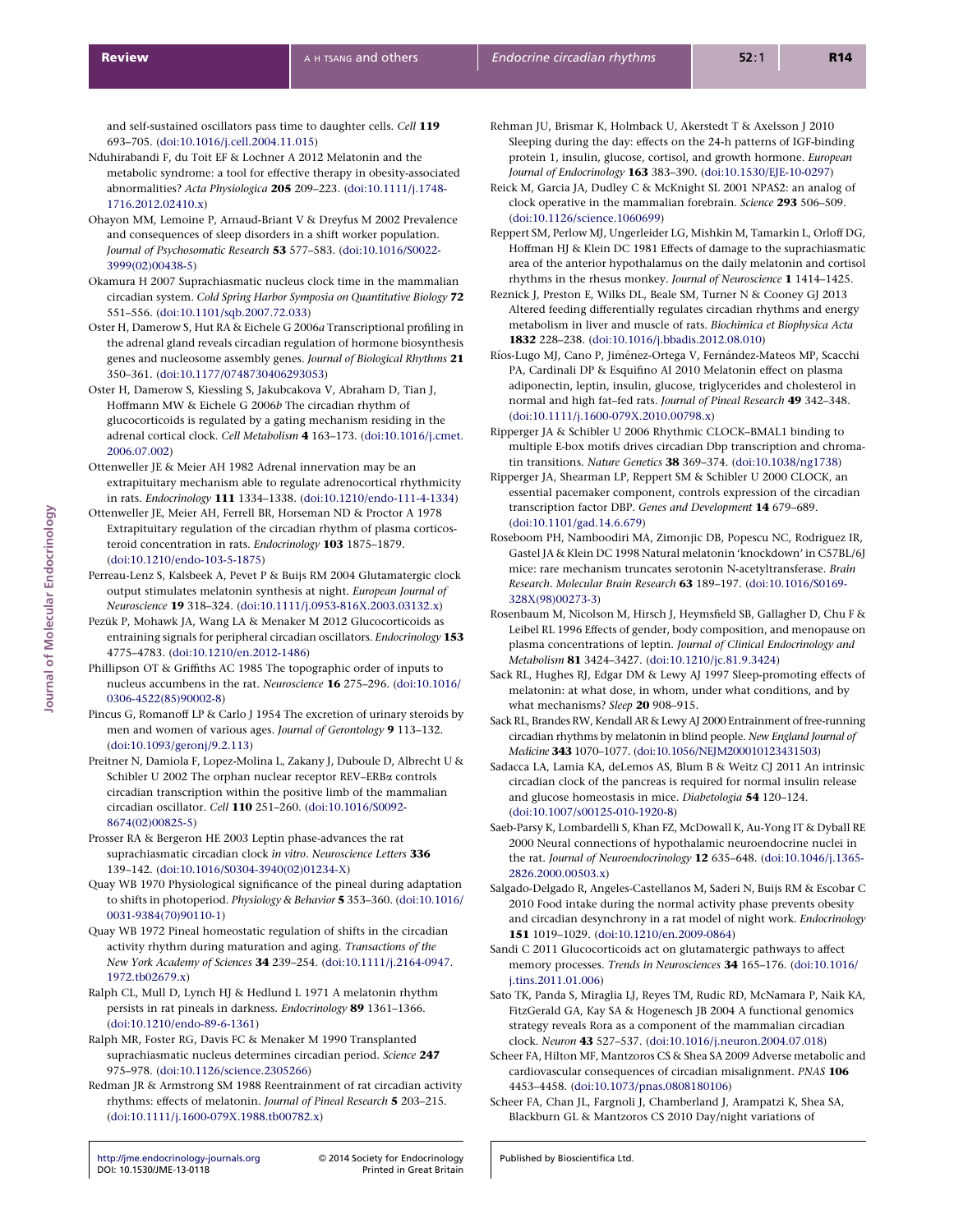Journal of Molecular Endocrinology

Journal of Molecular Endocrinology

<span id="page-14-0"></span>high-molecular-weight adiponectin and lipocalin-2 in healthy men studied under fed and fasted conditions. Diabetologia 53 2401–2405. [\(doi:10.1007/s00125-010-1869-7](http://dx.doi.org/10.1007/s00125-010-1869-7))

- Schiavo-Cardozo D, Lima MM, Pareja JC & Geloneze B 2012 Appetiteregulating hormones from the upper gut: disrupted control of xenin and ghrelin in night workers. Clinical Endocrinology [in press]. [\(doi:10.1111/cen.12114\)](http://dx.doi.org/10.1111/cen.12114)
- Sharkey KM, Fogg LF & Eastman CI 2001 Effects of melatonin administration on daytime sleep after simulated night shift work. Journal of Sleep Research 10 181–192. ([doi:10.1046/j.1365-2869.2001.00256.x](http://dx.doi.org/10.1046/j.1365-2869.2001.00256.x))
- Shibata S, Oomura Y, Kita H & Hattori K 1982 Circadian rhythmic changes of neuronal activity in the suprachiasmatic nucleus of the rat hypothalamic slice. Brain Research 247 154–158. ([doi:10.1016/0006-](http://dx.doi.org/10.1016/0006-8993(82)91041-1) [8993\(82\)91041-1\)](http://dx.doi.org/10.1016/0006-8993(82)91041-1)
- Shimomura K, Lowrey PL, Vitaterna MH, Buhr ED, Kumar V, Hanna P, Omura C, Izumo M, Low SS, Barrett RK et al. 2010 Genetic suppression of the circadian Clock mutation by the melatonin biosynthesis pathway. PNAS 107 8399–8403. ([doi:10.1073/pnas.1004368107](http://dx.doi.org/10.1073/pnas.1004368107))
- Silver R, LeSauter J, Tresco PA & Lehman MN 1996 A diffusible coupling signal from the transplanted suprachiasmatic nucleus controlling circadian locomotor rhythms. Nature 382 810–813. ([doi:10.1038/](http://dx.doi.org/10.1038/382810a0) [382810a0](http://dx.doi.org/10.1038/382810a0))
- Silverman MN & Sternberg EM 2012 Glucocorticoid regulation of inflammation and its functional correlates: from HPA axis to glucocorticoid receptor dysfunction. Annals of the New York Academy of Sciences 1261 55–63. [\(doi:10.1111/j.1749-6632.2012.06633.x](http://dx.doi.org/10.1111/j.1749-6632.2012.06633.x))
- Solt LA, Wang Y, Banerjee S, Hughes T, Kojetin DJ, Lundasen T, Shin Y, Liu J, Cameron MD, Noel R et al. 2012 Regulation of circadian behaviour and metabolism by synthetic REV–ERB agonists. Nature 485 62–68. [\(doi:10.1038/nature11030\)](http://dx.doi.org/10.1038/nature11030)
- Son GH, Chung S, Choe HK, Kim HD, Baik SM, Lee H, Lee HW, Choi S, Sun W, Kim H et al. 2008 Adrenal peripheral clock controls the autonomous circadian rhythm of glucocorticoid by causing rhythmic steroid production. PNAS 105 20970–20975. ([doi:10.1073/pnas.0806962106](http://dx.doi.org/10.1073/pnas.0806962106))
- Sousa-Pinto A & Castro-Correia J 1970 Light microscopic observations on the possible retinohypothalamic projection in the rat. Experimental Brain Research 11 515–527. ([doi:10.1007/BF00233972\)](http://dx.doi.org/10.1007/BF00233972)
- Srinivasan V, Pandi-Perumal SR, Brzezinski A, Bhatnagar KP & Cardinali DP 2011 Melatonin, immune function and cancer. Recent Patents on Endocrine, Metabolic & Immune Drug Discovery 5 109–123. [\(doi:10.2174/](http://dx.doi.org/10.2174/187221411799015408) [187221411799015408\)](http://dx.doi.org/10.2174/187221411799015408)
- Srinivasan V, De Berardis D, Shillcutt SD & Brzezinski A 2012 Role of melatonin in mood disorders and the antidepressant effects of agomelatine. Expert Opinion on Investigational Drugs 21 1503–1522. [\(doi:10.1517/13543784.2012.711314\)](http://dx.doi.org/10.1517/13543784.2012.711314)
- Stephan FK 2002 The "other" circadian system: food as a Zeitgeber. Journal of Biological Rhythms 17 284–292. [\(doi:10.1177/074873040201700402](http://dx.doi.org/10.1177/074873040201700402))
- Stephan FK & Zucker I 1972 Circadian rhythms in drinking behavior and locomotor activity of rats are eliminated by hypothalamic lesions. PNAS 69 1583–1586. [\(doi:10.1073/pnas.69.6.1583\)](http://dx.doi.org/10.1073/pnas.69.6.1583)
- Stephan FK & Davidson AJ 1998 Glucose, but not fat, phase shifts the feeding-entrained circadian clock. Physiology & Behavior 65 277–288. [\(doi:10.1016/S0031-9384\(98\)00166-8\)](http://dx.doi.org/10.1016/S0031-9384(98)00166-8)
- Szentirmai E, Kapas L, Sun Y, Smith RG & Krueger JM 2010 Restricted feeding-induced sleep, activity, and body temperature changes in normal and preproghrelin-deficient mice. American Journal of Physiology. Regulatory, Integrative and Comparative Physiology 298 R467–R477. ([doi:10.1152/ajpregu.00557.2009](http://dx.doi.org/10.1152/ajpregu.00557.2009))
- Tahara Y, Otsuka M, Fuse Y, Hirao A & Shibata S 2011 Refeeding after fasting elicits insulin-dependent regulation of Per2 and Rev–erba with shifts in the liver clock. Journal of Biological Rhythms 26 230–240. [\(doi:10.1177/0748730411405958](http://dx.doi.org/10.1177/0748730411405958))
- Teclemariam-Mesbah R, Ter Horst GJ, Postema F, Wortel J & Buijs RM 1999 Anatomical demonstration of the suprachiasmatic nucleus–pineal pathway. Journal of Comparative Neurology 406 171-182. [\(doi:10.1002/](http://dx.doi.org/10.1002/(SICI)1096-9861(19990405)406:2%3c171::AID-CNE3%3e3.0.CO;2-U)  $(SICI)1096-9861(19990405)406:2 < 171::AID-CNE3 > 3.0.CO;2-U)$  $(SICI)1096-9861(19990405)406:2 < 171::AID-CNE3 > 3.0.CO;2-U)$
- Torres-Farfan C, Richter HG, Rojas-Garcia P, Vergara M, Forcelledo ML, Valladares LE, Torrealba F, Valenzuela GJ & Seron-Ferre M 2003 mt1 Melatonin receptor in the primate adrenal gland: inhibition of adrenocorticotropin-stimulated cortisol production by melatonin. Journal of Clinical Endocrinology and Metabolism 88 450-458. ([doi:10.](http://dx.doi.org/10.1210/jc.2002-021048) [1210/jc.2002-021048](http://dx.doi.org/10.1210/jc.2002-021048))
- Torres-Farfan C, Mendez N, Abarzua-Catalan L, Vilches N, Valenzuela GJ & Seron-Ferre M 2011 A circadian clock entrained by melatonin is ticking in the rat fetal adrenal. Endocrinology 152 1891-1900. [\(doi:10.1210/en.](http://dx.doi.org/10.1210/en.2010-1260) [2010-1260\)](http://dx.doi.org/10.1210/en.2010-1260)
- Toshinai K, Yamaguchi H, Sun Y, Smith RG, Yamanaka A, Sakurai T, Date Y, Mondal MS, Shimbara T, Kawagoe T et al. 2006 Des-acyl ghrelin induces food intake by a mechanism independent of the growth hormone secretagogue receptor. Endocrinology 147 2306-2314. ([doi:10.1210/en.](http://dx.doi.org/10.1210/en.2005-1357) [2005-1357\)](http://dx.doi.org/10.1210/en.2005-1357)
- Tosini G & Menaker M 1998 Multioscillatory circadian organization in a vertebrate, Iguana iguana. Journal of Neuroscience 18 1105-1114.
- Ueda HR, Chen W, Adachi A, Wakamatsu H, Hayashi S, Takasugi T, Nagano M, Nakahama K, Suzuki Y, Sugano S et al. 2002 A transcription factor response element for gene expression during circadian night. Nature 418 534–539. ([doi:10.1038/nature00906](http://dx.doi.org/10.1038/nature00906))
- Van Den Heuvel CJ, Reid KJ & Dawson D 1997 Effect of atenolol on nocturnal sleep and temperature in young men: reversal by pharmacological doses of melatonin. Physiology & Behavior 61 795–802. [\(doi:10.1016/S0031-9384\(96\)00534-3\)](http://dx.doi.org/10.1016/S0031-9384(96)00534-3)
- Vitaterna MH, King DP, Chang AM, Kornhauser JM, Lowrey PL, McDonald JD, Dove WF, Pinto LH, Turek FW & Takahashi JS 1994 Mutagenesis and mapping of a mouse gene, Clock, essential for circadian behavior. Science 264 719–725. [\(doi:10.1126/science.8171325\)](http://dx.doi.org/10.1126/science.8171325)
- Vivien-Roels B, Malan A, Rettori MC, Delagrange P, Jeanniot JP & Pevet P 1998 Daily variations in pineal melatonin concentrations in inbred and outbred mice. Journal of Biological Rhythms 13 403–409. [\(doi:10.1177/](http://dx.doi.org/10.1177/074873098129000228) [074873098129000228\)](http://dx.doi.org/10.1177/074873098129000228)
- Waterhouse J, Nevill A, Finnegan J, Williams P, Edwards B, Kao SY & Reilly T 2005 Further assessments of the relationship between jet lag and some of its symptoms. Chronobiology International 22 121-136. [\(doi:10.1081/CBI-200036909\)](http://dx.doi.org/10.1081/CBI-200036909)
- Watts AG & Swanson LW 1987 Efferent projections of the suprachiasmatic nucleus: II. Studies using retrograde transport of fluorescent dyes and simultaneous peptide immunohistochemistry in the rat. Journal of Comparative Neurology 258 230–252. [\(doi:10.1002/cne.902580205\)](http://dx.doi.org/10.1002/cne.902580205)
- Watts AG, Swanson LW & Sanchez-Watts G 1987 Efferent projections of the suprachiasmatic nucleus: I. Studies using anterograde transport of Phaseolus vulgaris leucoagglutinin in the rat. Journal of Comparative Neurology 258 204–229. [\(doi:10.1002/cne.902580204](http://dx.doi.org/10.1002/cne.902580204))
- Watts AG, Tanimura S & Sanchez-Watts G 2004 Corticotropin-releasing hormone and arginine vasopressin gene transcription in the hypothalamic paraventricular nucleus of unstressed rats: daily rhythms and their interactions with corticosterone. Endocrinology 145 529-540. [\(doi:10.1210/en.2003-0394\)](http://dx.doi.org/10.1210/en.2003-0394)
- Wehr TA, Aeschbach D & Duncan WC Jr 2001 Evidence for a biological dawn and dusk in the human circadian timing system. Journal of Physiology 535 937–951. ([doi:10.1111/j.1469-7793.2001.t01-1-00937.x](http://dx.doi.org/10.1111/j.1469-7793.2001.t01-1-00937.x))
- Welsh DK, Logothetis DE, Meister M & Reppert SM 1995 Individual neurons dissociated from rat suprachiasmatic nucleus express independently phased circadian firing rhythms. Neuron 14 697–706. [\(doi:10.1016/0896-6273\(95\)90214-7](http://dx.doi.org/10.1016/0896-6273(95)90214-7))
- Wu H, Zhao Z, Stone WS, Huang L, Zhuang J, He B, Zhang P & Li Y 2008 Effects of sleep restriction periods on serum cortisol levels in healthy men. Brain Research Bulletin 77 241–245. [\(doi:10.1016/j.brainresbull.](http://dx.doi.org/10.1016/j.brainresbull.2008.07.013) [2008.07.013\)](http://dx.doi.org/10.1016/j.brainresbull.2008.07.013)
- Yamajuku D, Inagaki T, Haruma T, Okubo S, Kataoka Y, Kobayashi S, Ikegami K, Laurent T, Kojima T, Noutomi K et al. 2012 Real-time monitoring in three-dimensional hepatocytes reveals that insulin acts as a synchronizer for liver clock. Scientific Reports 2 439. [\(doi:10.1038/](http://dx.doi.org/10.1038/srep00439) [srep00439\)](http://dx.doi.org/10.1038/srep00439)